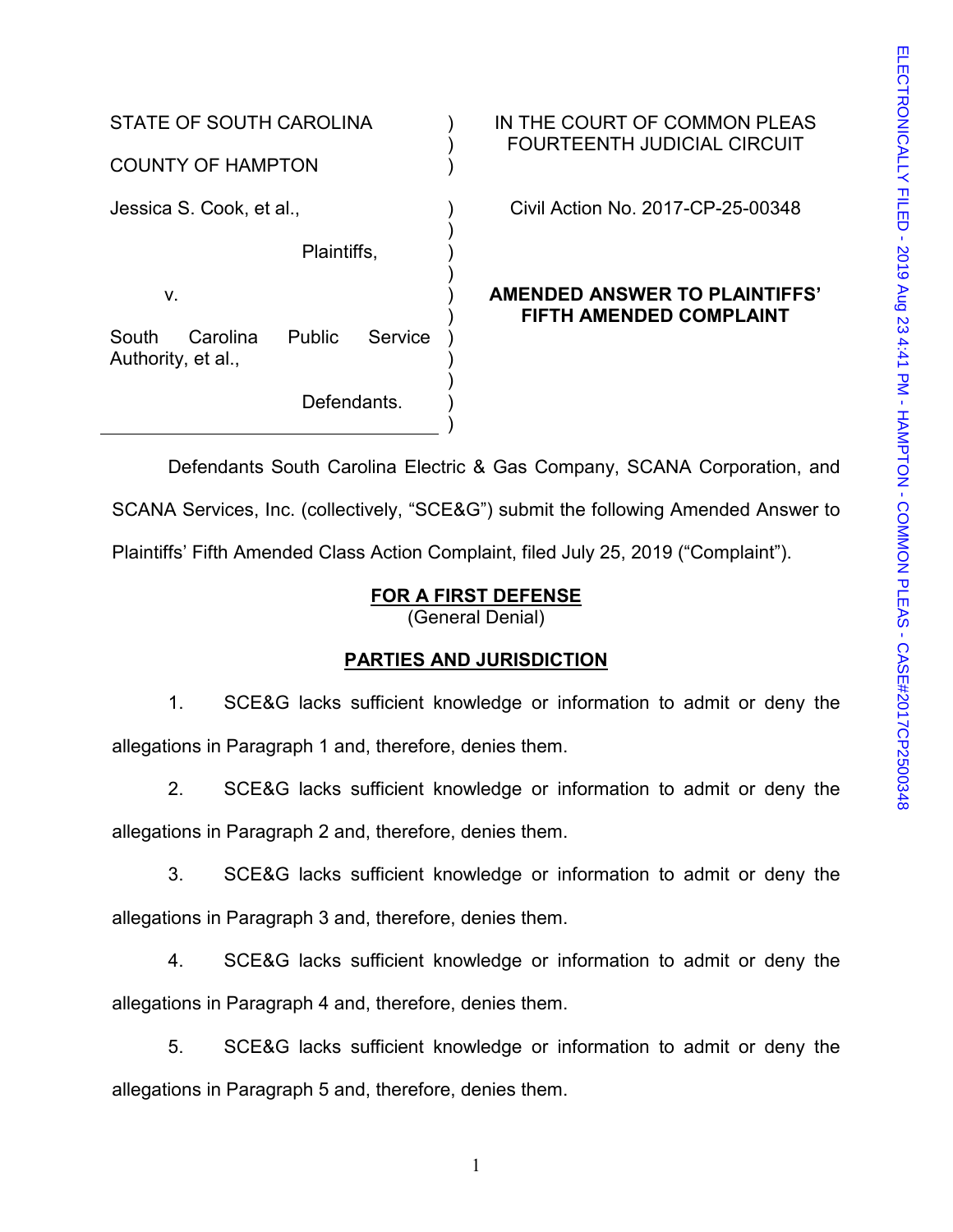6. SCE&G lacks sufficient knowledge or information to admit or deny the allegations in Paragraph 6 and, therefore, denies them.

7. SCE&G lacks sufficient knowledge or information to admit or deny the allegations in Paragraph 7 and, therefore, denies them.

8. SCE&G admits that the South Carolina Public Service Authority ("Santee Cooper") is a state agency and public power utility created by the South Carolina General Assembly with its principal place of business in South Carolina. SCE&G also admits that Santee Cooper provides electric power to customers. SCE&G lacks sufficient knowledge or information to admit or deny the remaining allegations in Paragraph 8 and, therefore, denies them.

9. SCE&G lacks sufficient knowledge or information to admit or deny the allegations in Paragraph 9 and, therefore, denies them.

10. SCE&G admits that Central Electric Power Cooperative, Inc. is a South Carolina corporation. SCE&G lacks sufficient knowledge or information to admit or deny the remaining allegations in Paragraph 10 and, therefore, denies them.

11. SCE&G admits that Palmetto Electric Cooperative, Inc. is a South Carolina corporation. SCE&G lacks sufficient knowledge or information to admit or deny the remaining allegations in Paragraph 11 and, therefore, denies them.

12. SCE&G lacks sufficient knowledge or information to admit or deny the allegations in Paragraph 12 and, therefore, denies them.

13. SCE&G, now known as Dominion Energy South Carolina, admits that its principal place of business is in Lexington County, South Carolina and that it provides electric utility services, and owns certain property, in various locations throughout South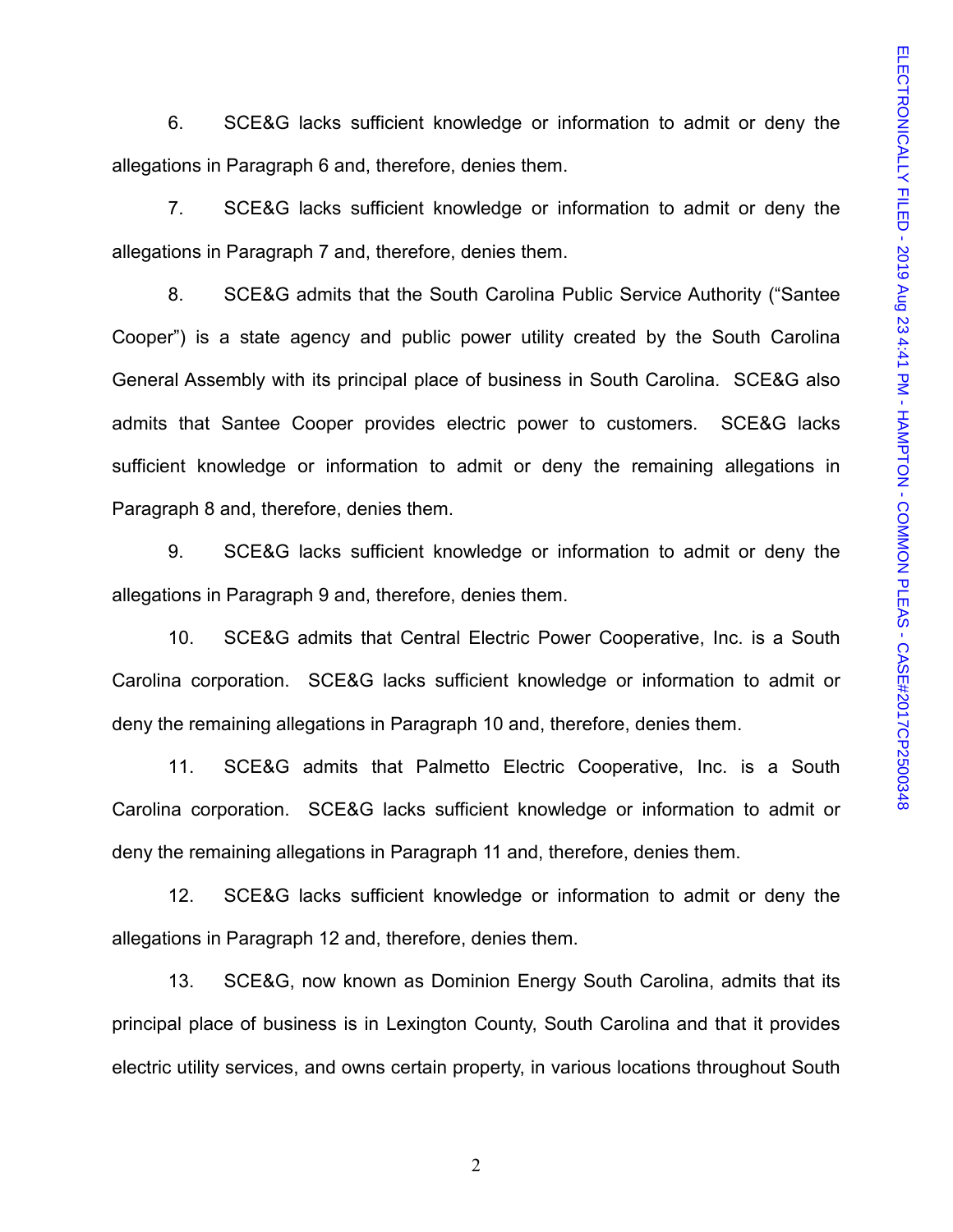Carolina. SCE&G denies the remaining allegations in Paragraph 13 as written. SCE&G is now a wholly owned subsidiary of Dominion Energy.

14. SCE&G admits that SCANA previously had its principal place of business in South Carolina and was in the business of holding certain utility assets. SCANA was acquired by Dominion Energy in January 2019. SCE&G denies the remaining allegations in Paragraph 14.

15. SCE&G admits the allegations in Paragraph 15 regarding SCANA Services, now known as Dominion Energy Southeast Services.

16. SCE&G admits that it is in the business of providing electric utility services to customers throughout South Carolina and that it provides those services to customers pursuant to contracts. SCE&G denies the remaining allegations in Paragraph 16.

17. SCE&G admits that the Complaint refers to the above-named plaintiffs as "Plaintiffs." SCE&G lacks sufficient knowledge or information to admit or deny the remaining allegations in Paragraph 17 and, therefore, denies them.

18. SCE&G denies the allegations in Paragraph 18.

#### **SUBSTANTIVE ALLEGATIONS**

19. SCE&G admits that Plaintiffs' stated reason for filing this lawsuit is SCE&G and Santee Cooper's decision to construct and abandon construction of the Project.

20. SCE&G admits the allegations in Paragraph 20.

21. SCE&G lacks knowledge or information sufficient to admit or deny the allegations in Paragraph 21 and, therefore, denies them.

22. SCE&G admits the allegations in Paragraph 22.

23. SCE&G admits the allegations in Paragraph 23.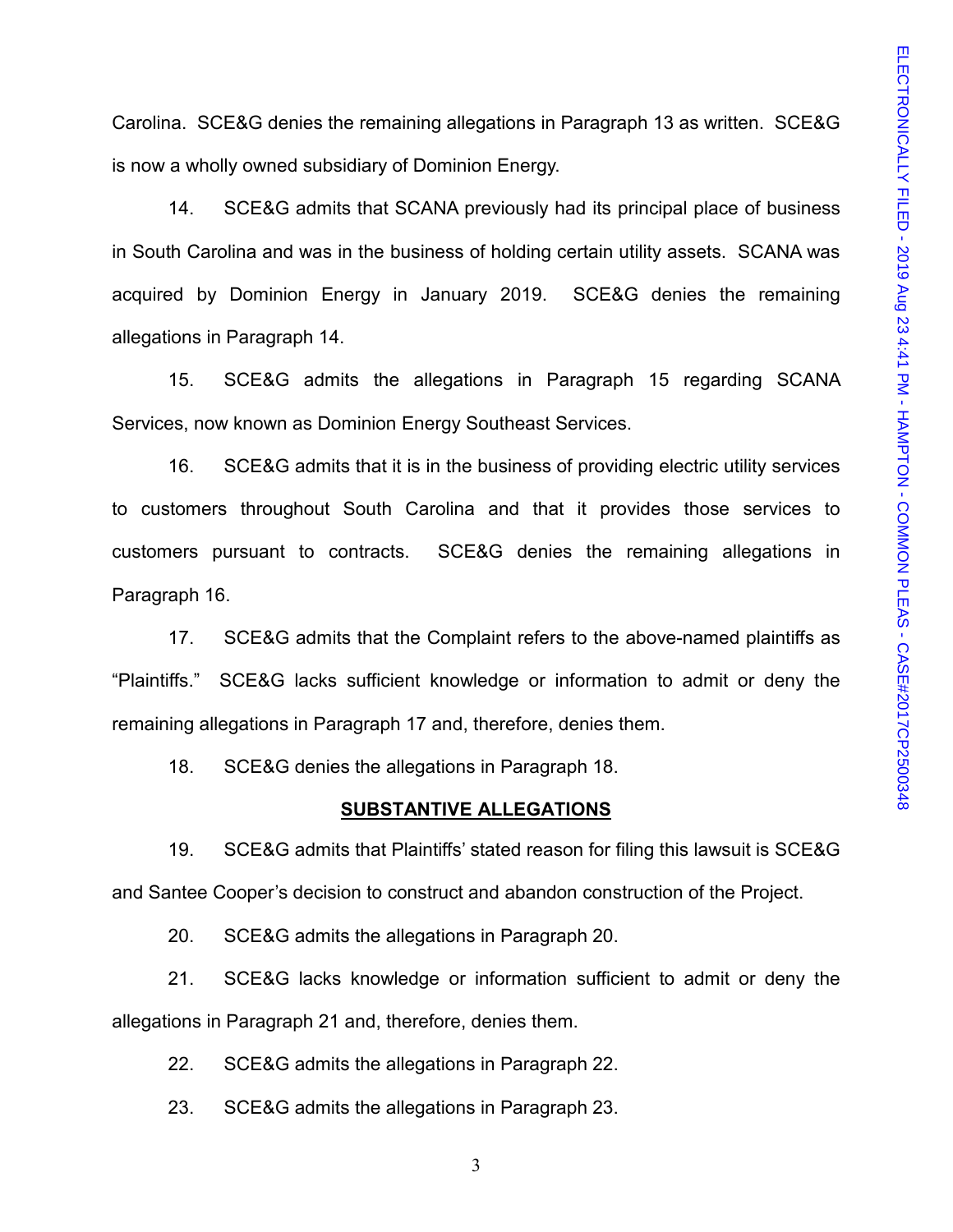24. SCE&G admits that it considered a nuclear design from General Electric, but ultimately selected the AP1000 from Westinghouse. SCE&G further admits that Westinghouse is a subsidiary of Toshiba. SCE&G states that the parties' rights and obligations with respect to construction of the reactors are defined by contracts and SCE&G refers to those contracts as the best evidence of their contents. SCE&G denies the remaining allegations in Paragraph 24.

25. SCE&G admits that it became partners with Santee Cooper as co-owners of the Project and that Santee Cooper's ownership interest was 45% with SCE&G owning the remaining 55%. The contracts between SCE&G and Santee Cooper are written documents that speak for themselves. To the extent the remaining allegations in Paragraph 25 mischaracterize or misconstrue the parties' obligations under those agreements, SCE&G denies them.

26. In response to the allegations in Paragraph 26, SCE&G states that the contracts between SCE&G and Santee Cooper are written documents that speak for themselves. To the extent the remaining allegations in Paragraph 26 mischaracterize or misconstrue the parties' obligations under those agreements, SCE&G denies them.

27. In response to the allegations in Paragraph 27, SCE&G admits that Santee Cooper's involvement in pre- and post-construction phases of the Project was one consideration in SCE&G's decision to move forward with the Project. SCE&G further admits that it announced its decision to suspend construction of the Project on the same day Santee Cooper made its announcement. SCE&G denies the remaining allegations in Paragraph 27.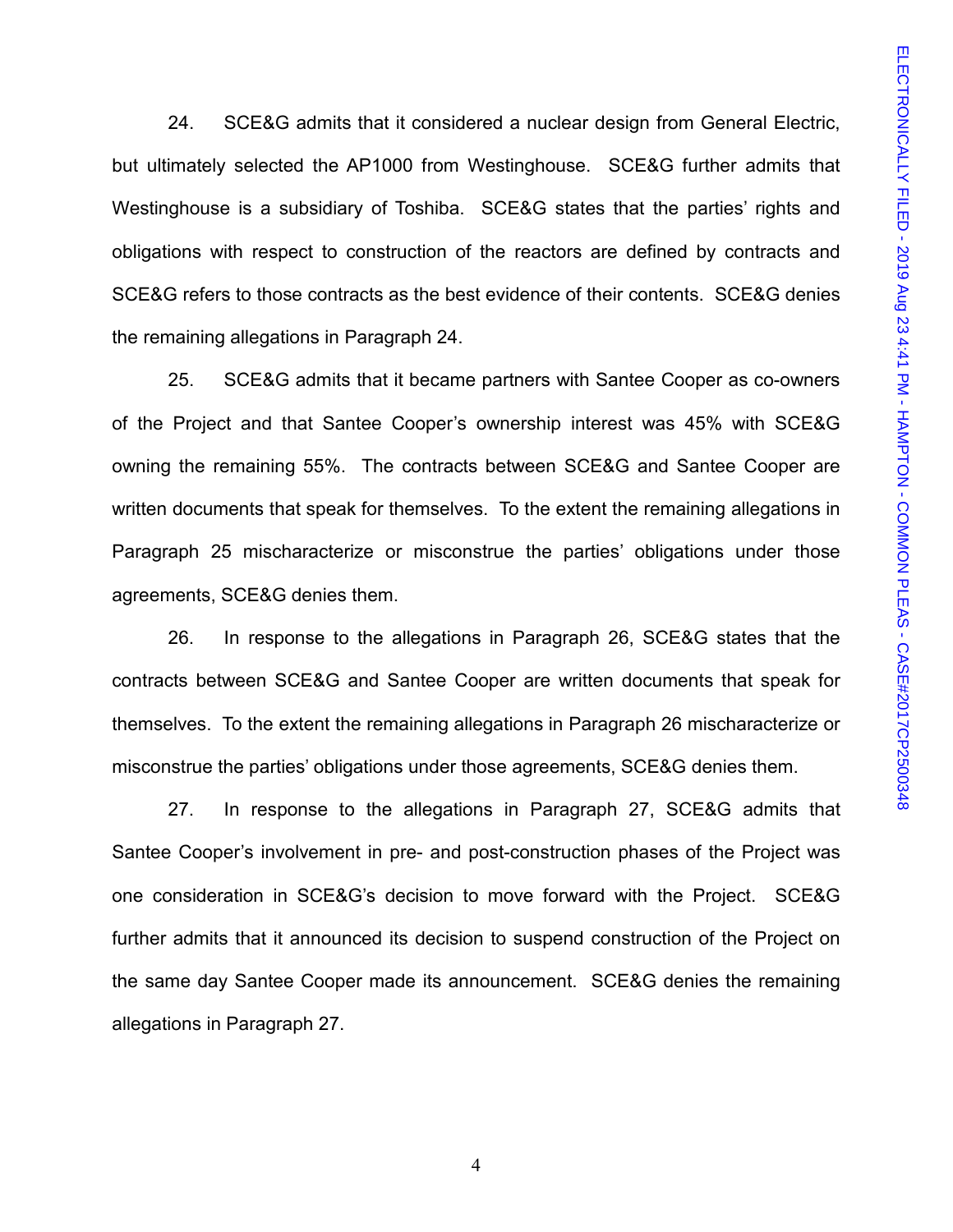28. In response to the allegations in Paragraph 28, SCE&G states that the statements referenced in this paragraph speak for themselves and SCE&G refers to the statements themselves as the best evidence of their content. To the extent the allegations mischaracterize or misconstrue those statements, SCE&G denies them.

29. SCE&G denies the allegations in Paragraph 29.

30. SCE&G admits that it charged customers in accordance with the relevant standards set forth by the Base Load Review Act. SCE&G lacks sufficient knowledge or information to admit or deny the allegations regarding Santee Cooper's methods for charging its customers and, therefore, denies them. SCE&G denies the remaining allegations in Paragraph 30.

31. SCE&G admits that SCE&G and Santee Cooper decided to include two nuclear reactors in defining the proposed scope of the Project. SCE&G further admits that it charged customers in accordance with the relevant standards set forth by the Base Load Review Act. SCE&G lacks sufficient knowledge or information to admit or deny the allegations regarding Santee Cooper's methods for charging its customers and, therefore, denies them. SCE&G denies the remaining allegations in Paragraph 31.

32. SCE&G admits that it signed an Engineering, Procurement, and Construction Contract ("EPC") with a consortium in 2008. The EPC contract is a written document that speaks for itself and, to the extent the allegations in Paragraph 32 mischaracterize or misstate the contents of that document, SCE&G denies those allegations.

33. SCE&G admits that it sought a "Certificate of Need" from the South Carolina Public Service Commission ("PSC"). SCE&G further states that the pleadings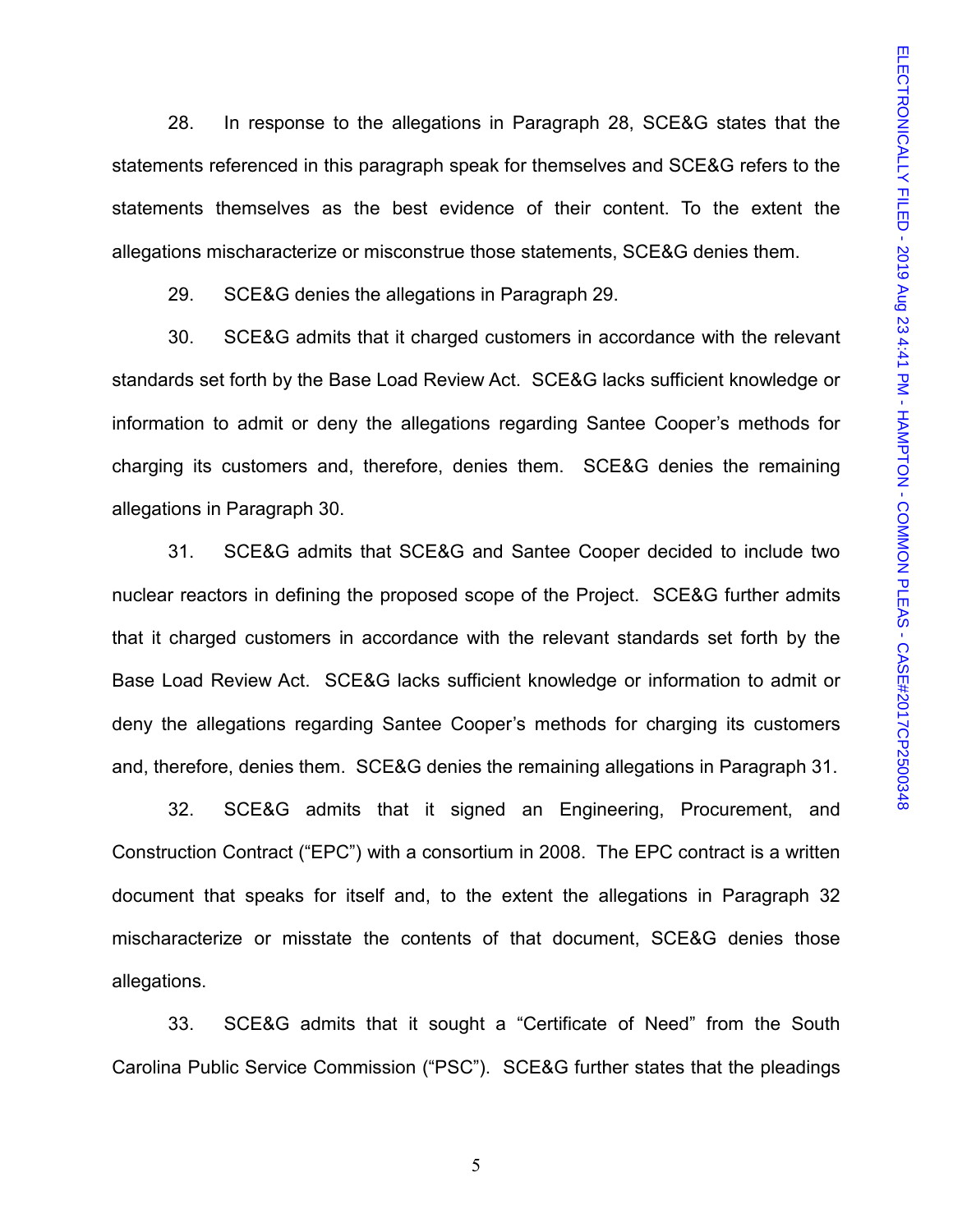submitted in the proceeding referenced in Paragraph 33 are written documents that speak for themselves. To the extent the allegations in Paragraph 33 mischaracterize or misconstrue the relief requested in those documents, SCE&G denies them. SCE&G denies the remaining allegations in Paragraph 33.

34. In response to the allegations in Paragraph 34, SCE&G states that Mr. Marsh's testimony and the PSC's written findings speak for themselves. To the extent the allegations in Paragraph 34 are inconsistent with Mr. Marsh's testimony or the PSC's written findings, SCE&G denies them.

35. In response to the allegations in Paragraph 35, SCE&G states that Mr. Marsh's testimony speaks for itself. To the extent the allegations in Paragraph 35 misquote or misconstrue that testimony, SCE&G denies them.

36. In response to the allegations in Paragraph 36, SCE&G states that its duties and obligations with respect to the Project are governed by various contracts and other written documents that speak for themselves. To the extent Paragraph 36 alleges that the PSC "charged" SCE&G with specific responsibilities, SCE&G states that the PSC's order is a written document that speaks for itself and denies any allegations inconsistent with that order. SCE&G lacks sufficient knowledge or information to admit or deny the remaining allegations in Paragraph 36, and, therefore, denies them.

37. In response to the allegations in Paragraph 37, SCE&G states that its submissions to the federal licensing authorities are written documents that speak for themselves and, to the extent the allegations misconstrue or mischaracterize the contents of those documents, SCE&G denies them.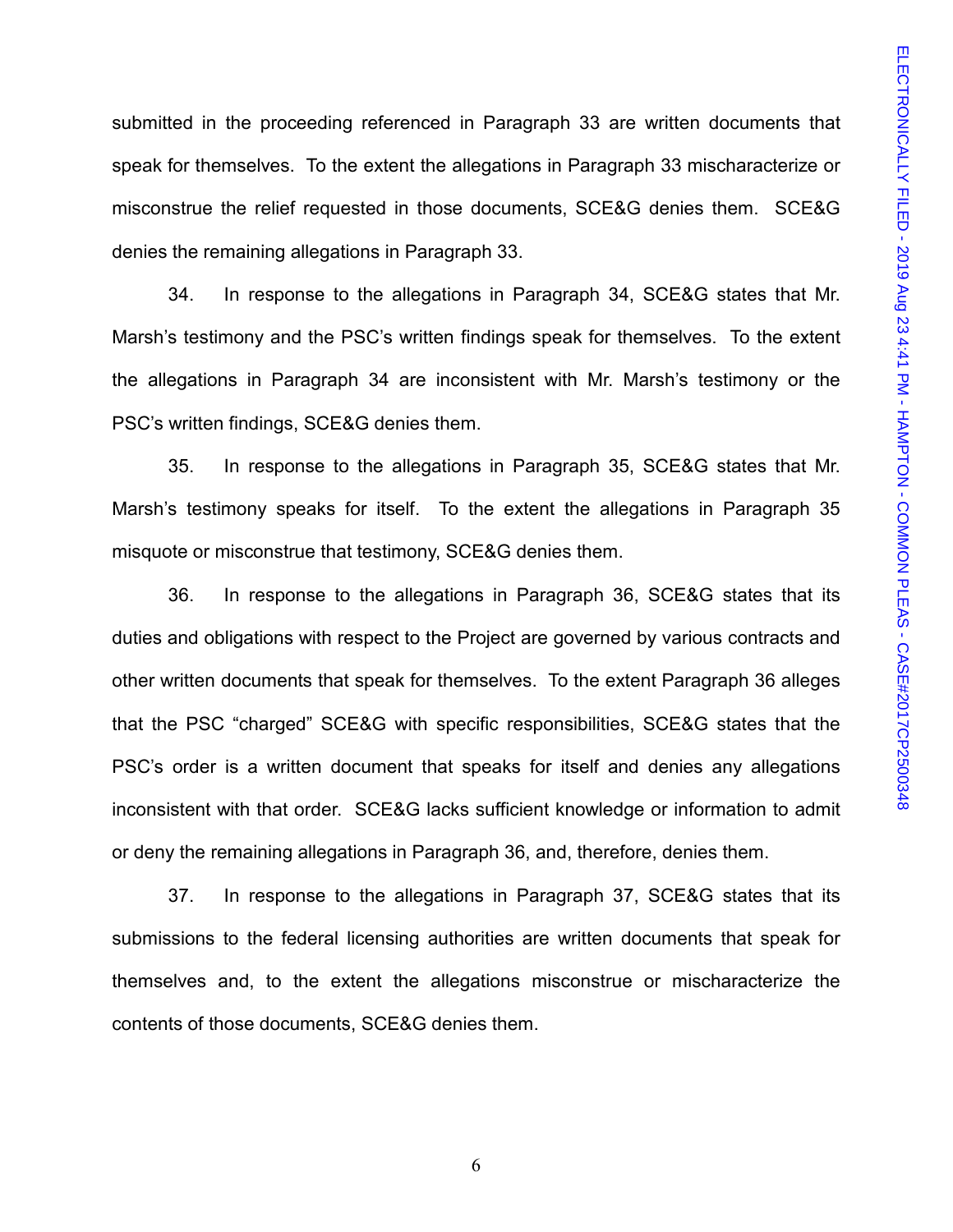38. In response to the allegations in Paragraph 38, SCE&G states that the term "[p]re-nuclear construction" is vague and ambiguous. SCE&G, therefore, lacks sufficient knowledge or information to admit or deny the allegations in Paragraph 38.

39. SCE&G denies the allegations in Paragraph 39.

40. SCE&G denies the allegations in Paragraph 40.

41. SCE&G admits that Santee Cooper provided its share of funding for the Project and that the money was used on construction. SCE&G lacks sufficient knowledge and information to admit or deny the allegations regarding Santee Cooper's financing of its contractual obligations and, therefore, denies them. SCE&G denies the remaining allegations in Paragraph 41.

42. SCE&G lacks sufficient knowledge and information to admit or deny the allegations in Paragraph 42 and, therefore, denies them.

43. SCE&G denies that it assumed responsibility for negotiations with prospective purchasers of Santee Cooper's ownership interest. SCE&G states that the terms of sale are part of a written document that speaks for itself. To the extent the allegations mischaracterize or misstate the contents of those documents, SCE&G denies them.

44. SCE&G lacks sufficient knowledge or information to admit or deny the allegations in the first sentence of Paragraph 44 and, therefore, denies them. The press releases referenced in the second sentence of Paragraph 44 are written documents that speak for themselves. To the extent the allegations mischaracterize or misstate the contents of those documents, SCE&G denies them.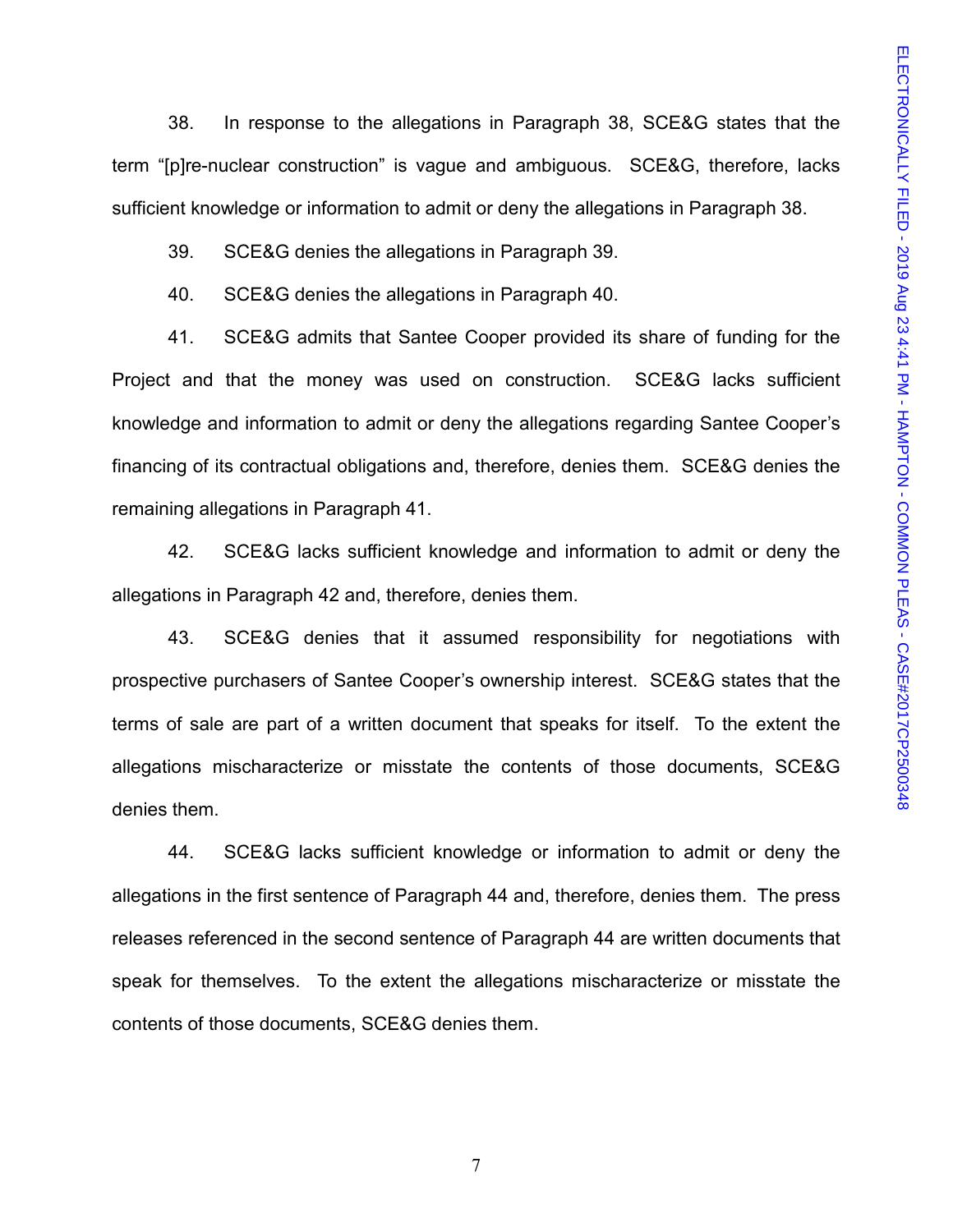45. SCE&G admits that it agreed to purchase 5% of Santee Cooper's ownership interest in the Project under terms set forth in a purchase and sale agreement. The purchase and sale agreement is a written document that speaks for itself. To the extent the allegations mischaracterize or misconstrue the contents of that document, SCE&G denies them.

46. SCE&G lacks sufficient knowledge or information to admit or deny the allegations in Paragraph 46 and, therefore, denies them.

47. SCE&G admits that the Project incurred delays, cost increases, and setbacks at various points throughout the Project. SCE&G lacks sufficient knowledge or information to admit or deny the remaining allegations in Paragraph 47 and, therefore, denies them.

48. SCE&G admits that the owners gave Westinghouse full notice to proceed in 2012. SCE&G denies the remaining allegations in Paragraph 48.

49. SCE&G lacks sufficient knowledge or information to admit or deny the allegations in Paragraph 49 and, therefore, denies them.

50. SCE&G admits that the parties amended the EPC agreement in October of 2015. Both the amendment and the letter referenced in Paragraph 50 are written documents that speak for themselves and, to the extent the allegations mischaracterize or misstate the contents of those documents, SCE&G denies them.

51. In response to the allegations in Paragraph 51, SCE&G states that the EPC amendment is a written document that speaks for itself and, to the extent the allegations mischaracterize or misstate the contents of that document, SCE&G denies them.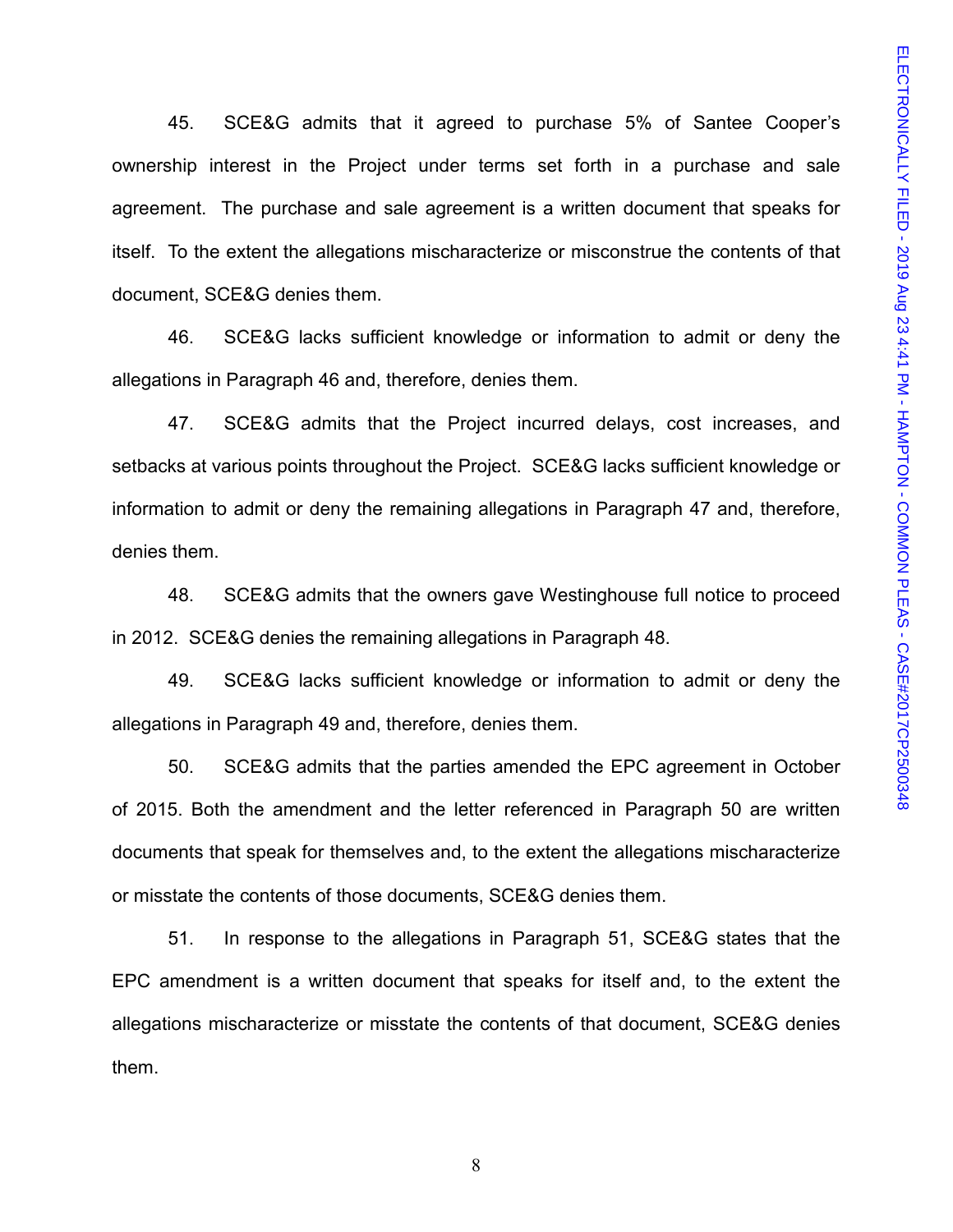52. SCE&G admits that the Project continued to experience delays and increased costs. SCE&G denies the remaining allegations in the first two sentences of Paragraph 52. With respect to subsection a, SCE&G admits that it did not receive a fully-integrated and resource-loaded project schedule, but denies Plaintiffs' characterization of that schedule as written. With respect to subsection b, SCE&G admits that it entered into various agreements related to the Project and that the PSC approved various rate increases over time. SCE&G denies the remaining allegations in subsection b of Paragraph 52. With respect to subsection c, SCE&G admits that Santee Cooper ultimately did not sell its ownership interest in the Project, but denies that it was due to any wrongdoing by SCE&G. With respect to subsection d, SCE&G admits that it entered into a purchase and sale agreement with Santee Cooper and that, consistent with the terms of that agreement, SCE&G did not make payments to Santee Cooper for its ownership interest. SCE&G further states that the purchase and sale agreement is a written document that speaks for itself and, to the extent the allegations mischaracterize or misconstrue the contents of that document, SCE&G denies them. SCE&G denies the remaining allegations in subsection d. SCE&G lacks sufficient knowledge or information to admit or deny the allegations in subsections e, f, and g of Paragraph 52 and, therefore, denies them. With respect to subsection h, SCE&G states that the allegation in the first sentence refers to statements in an email, which is a written document. To the extent the allegations misquote, misconstrue, or mischaracterize the timing or contents of that document, SCE&G denies them. SCE&G further states that any statement made by Mr. Byrne to the Wall Street journal speaks for itself and SCE&G denies the allegations in subsection h to the extent they misstate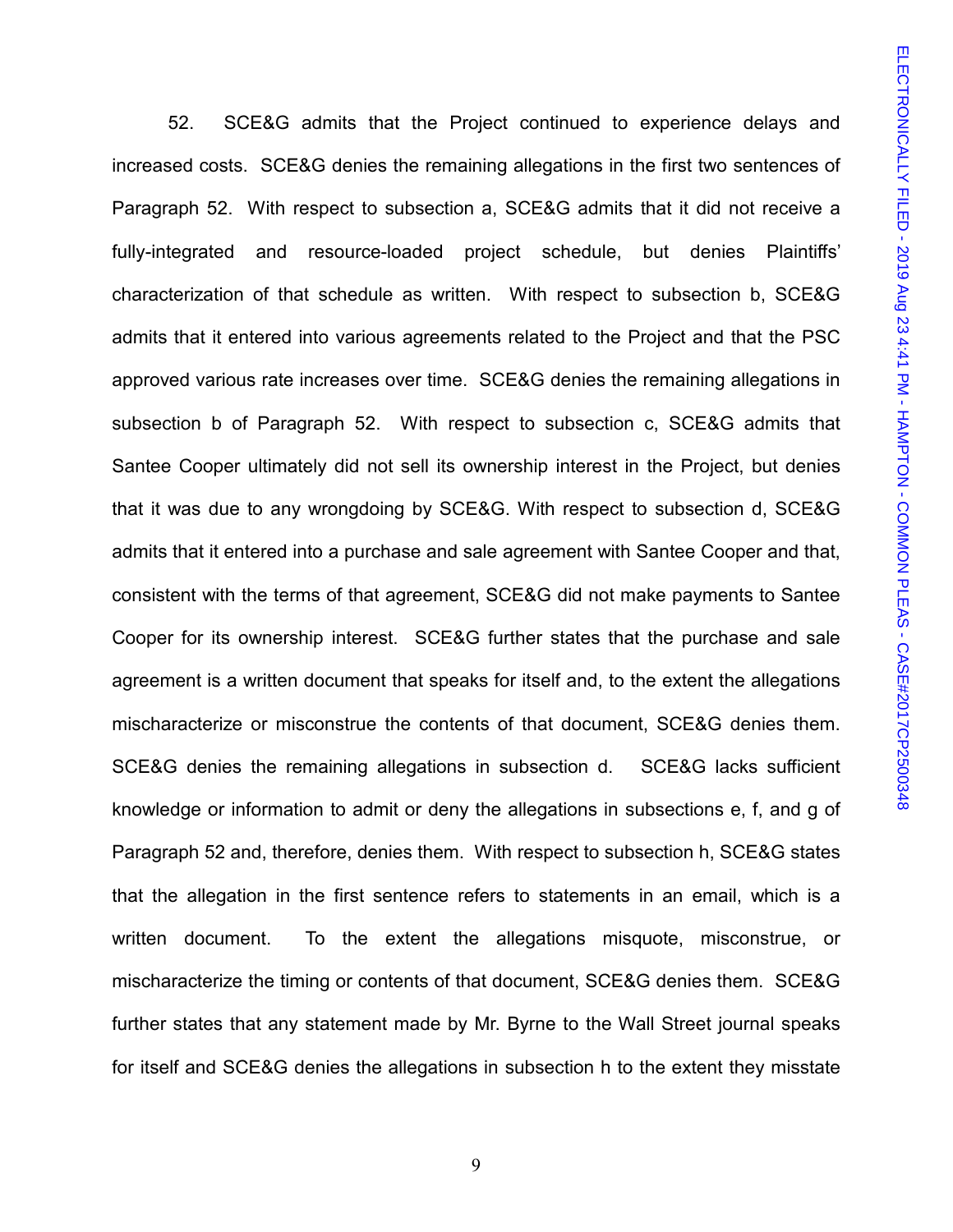or misconstrue Mr. Byrne's statements. With respect to subsection i, SCE&G admits that it received updated cost projections from the Consortium in 2014, but denies that it performed its own bottoms up analysis of the estimated cost to complete the Project at that time. SCE&G denies the remaining allegations in subsection i. With respect to subsection j, SCE&G admits that counsel for Santee Cooper and SCE&G hired Bechtel and that Bechtel issued a written report to SCE&G in February 2016. That report is a written document that speaks for itself and, to the extent the allegations mischaracterize or misstate the contents of that document, SCE&G denies them. SCE&G admits that it entered into the Fixed Price Contract and that the Bechtel Report was disclosed in September 2017. SCE&G denies the remaining allegations in subsection j of Paragraph 52. With respect to subsection k, SCE&G states that the email correspondence referenced in that subsection are written documents that speak for themselves and, to the extent the allegations mischaracterize or misstate the contents of those documents, SCE&G denies them. SCE&G denies the remaining allegations in subsection k of Paragraph 52. With respect to the allegations in subsection l, SCE&G admits that various issues arose over the course of the Project and that SCE&G believed that the Project remained viable until Westinghouse declared bankruptcy in March 2017 and Santee Cooper thereafter made the decision to suspend its participation in the Project in July 2017. SCE&G denies the remaining allegations in subsection l. With respect to subsection m, SCE&G admits that design flaws emerged over time. SCE&G denies the remaining allegations in subsection m of Paragraph 52. With respect to subsection n, SCE&G states that the letter referenced in this subsection is a written document that speaks for itself and, to the extent the allegations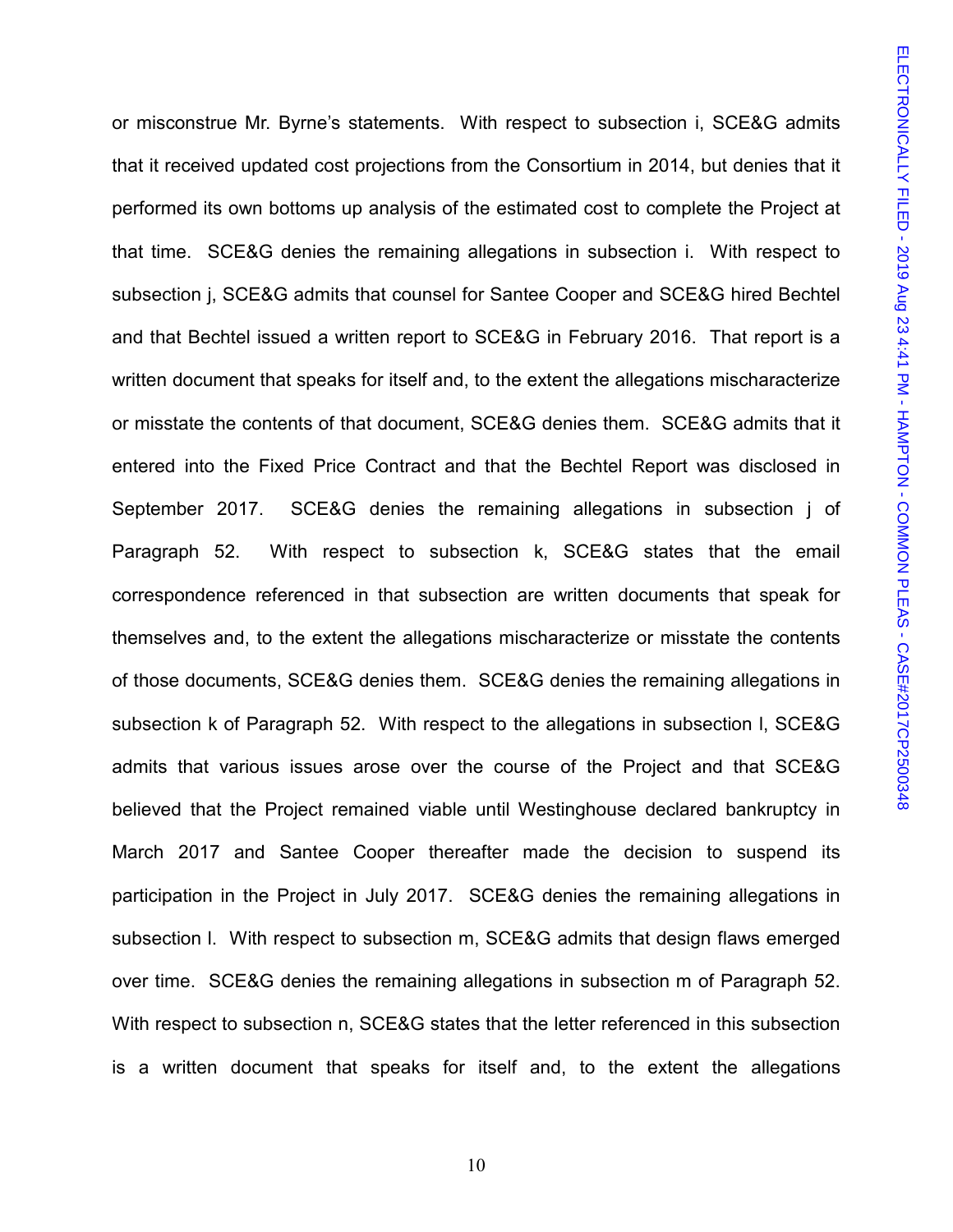mischaracterize or misstate the contents of that document, SCE&G denies them. SCE&G lacks sufficient knowledge or information to admit or deny the remaining allegations in subsection n and, therefore, denies them. With respect to the allegations in subsection o, SCE&G lacks sufficient knowledge or information to admit or deny the allegations regarding Central and Palmetto and, therefore, denies them. SCE&G denies the remaining allegations subsection o.

53. SCE&G lacks sufficient knowledge or information to admit or deny the allegations in Paragraph 53 and, therefore, denies them. SCE&G denies the remaining allegations in Paragraph 53.

54. SCE&G lacks sufficient knowledge or information to admit or deny the allegations in Paragraph 54 and, therefore, denies them.

55. SCE&G lacks sufficient knowledge or information to admit or deny the allegations in Paragraph 55 and, therefore, denies them.

56. SCE&G lacks sufficient knowledge or information to admit or deny the allegations in Paragraph 56 and, therefore, denies them.

57. SCE&G denies the allegations in Paragraph 57 as they pertain to SCE&G and its management of the Project. SCE&G lacks sufficient knowledge or information to admit or deny the allegations as they pertain to Central and Palmetto and, therefore, denies them.

58. SCE&G lacks sufficient knowledge or information to admit or deny the allegations in Paragraph 58 and, therefore, denies them.

59. SCE&G lacks sufficient knowledge or information to admit or deny the allegations in Paragraph 59 and, therefore, denies them.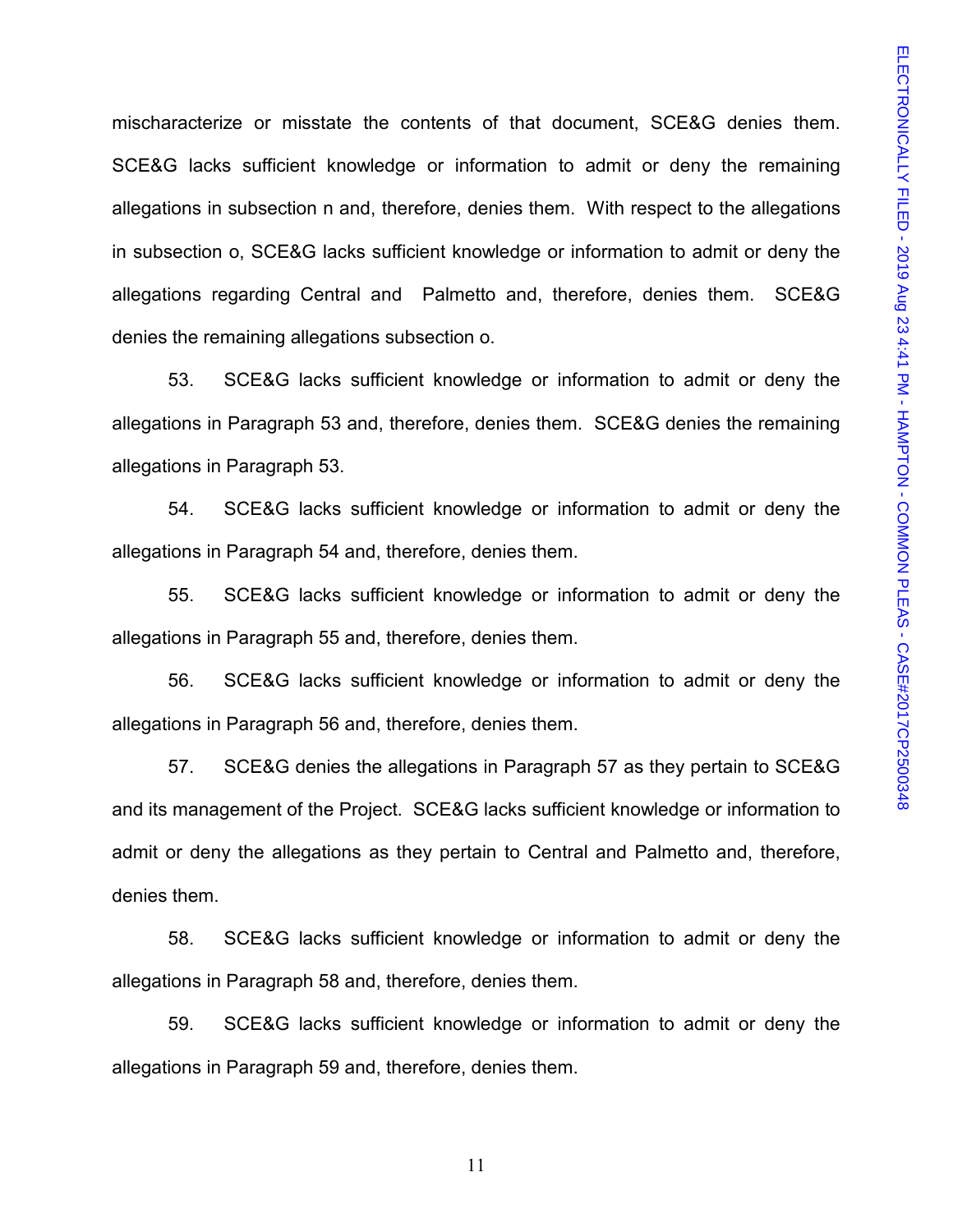60. SCE&G lacks sufficient knowledge or information to admit or deny the allegations in Paragraph 60 and, therefore, denies them.

61. SCE&G denies that the Project "was teetering on extinction" before the owners made the decision to cease construction in 2017. SCE&G lacks sufficient knowledge or information to admit or deny the remaining allegations in Paragraph 61 and, therefore, denies them.

62. The allegations in Paragraph 62 call for a legal conclusion to which no response is required. To the extent a response is required, SCE&G denies them.

63. SCE&G lacks sufficient knowledge or information to admit or deny the allegations in Paragraph 63 and, therefore, denies them.

64. SCE&G lacks sufficient knowledge or information to admit or deny the allegations in Paragraph 64 (including Footnote 2) and, therefore, denies them.

65. To the extent the allegations in Paragraph 65 suggest that the parties completed the sale of Santee Cooper's 5% interest, SCE&G denies them and refers to the purchase and sale agreement, which is a written document that speaks for itself. To the extent the allegations mischaracterize the terms of that agreement, SCE&G denies them. SCE&G lacks sufficient knowledge or information to admit or deny the allegations in Paragraph 65 and, therefore, denies them.

66. SCE&G denies that it became the owner of any part of Santee Cooper's 45% ownership interest in the Project. SCE&G lacks sufficient knowledge or information to admit or deny whether Santee Cooper's customers continued to fund any part of Santee Cooper's 45% interest. If they did, SCE&G admits that it did not pay them for doing so.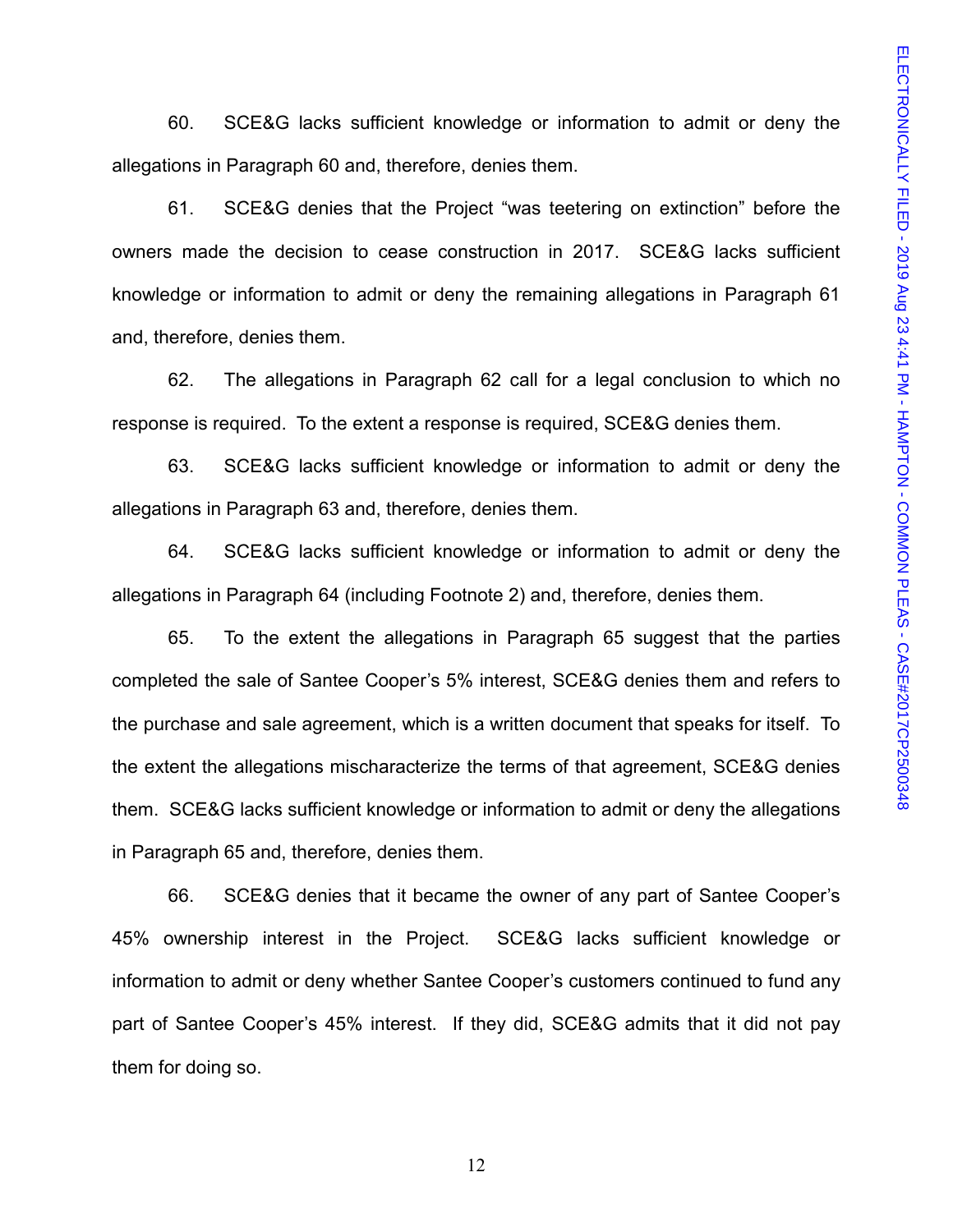67. SCE&G admits that Paragraph 67 purports to quote a portion of S.C. Code Ann. § 58-27-810, which is a written document that speaks for itself. To the extent that the allegations misquote or misconstrue that provision, SCE&G denies them.

68. The allegations in Paragraph 68 call for a legal conclusion to which no response is required. To the extent that a response is required, SCE&G lacks sufficient knowledge or information to admit or deny the allegations in Paragraph 68 and, therefore, denies them.

69. SCE&G admits that Paragraph 69 purports to quote a portion of S.C. Code Ann. § 58-31-30(13), which is a written document that speaks for itself. To the extent that the allegations misquote or misconstrue that provision, SCE&G denies them.

70. SCE&G admits that Paragraph 70 purports to quote a portion of S.C. Code Ann. § 58-31-55(A)(3)(a), which is a written document that speaks for itself. To the extent that the allegations misquote or misconstrue that provision, SCE&G denies them.

71. SCE&G admits that Paragraph 71 purports to quote a portion of S.C. Code Ann. § 58-31-360, which is a written document that speaks for itself. To the extent that the allegations misquote or misconstrue that provision, SCE&G denies them.

72. SCE&G lacks sufficient knowledge or information to admit or deny the allegations in Paragraph 72 and, therefore, denies them.

73. SCE&G denies the allegations in Paragraph 73 as they pertain to SCE&G.

74. SCE&G admits that it agreed to purchase 5% of Santee Cooper's ownership interest in the Project subject to various terms and conditions set forth in a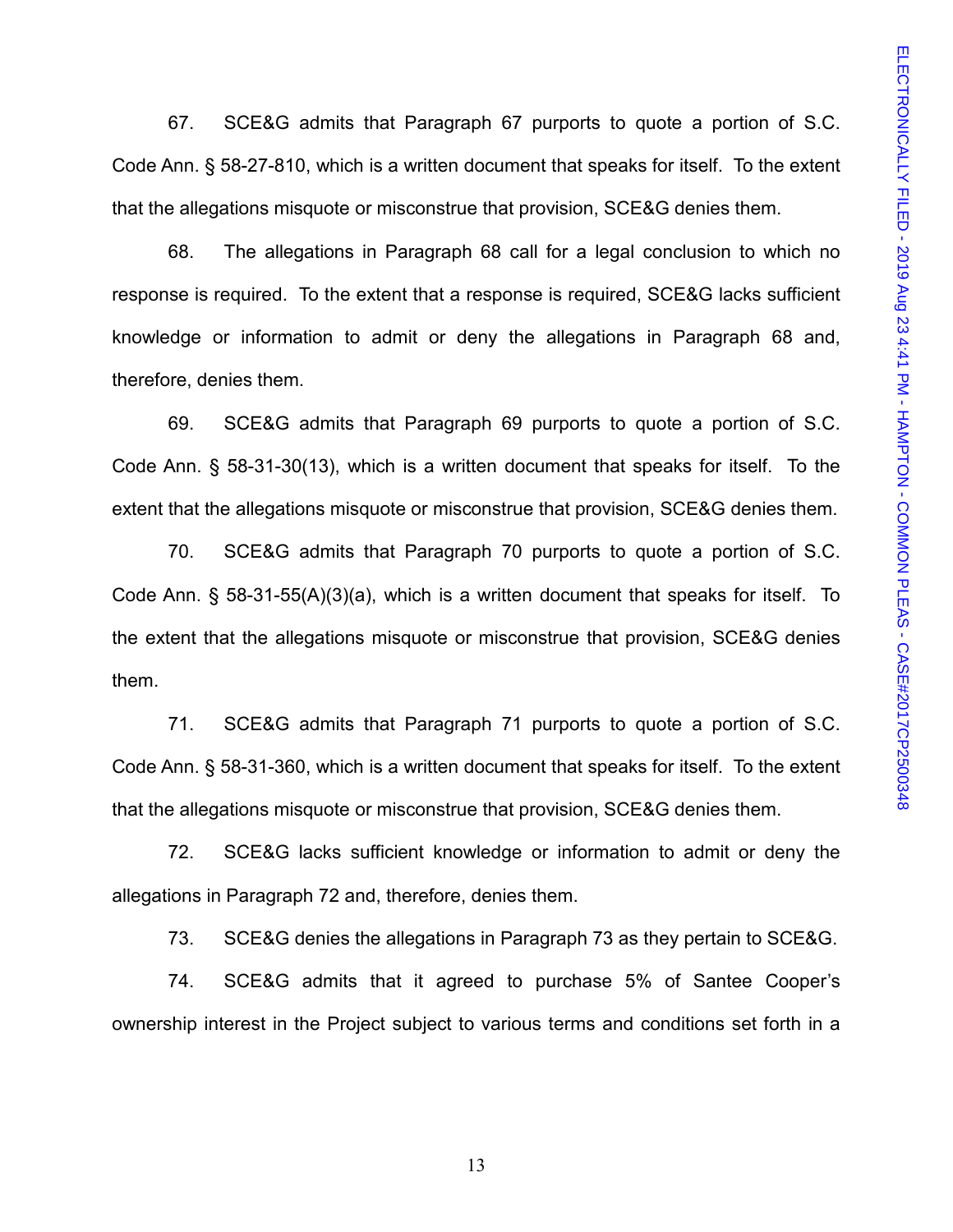purchase and sale agreement. To the extent the allegations in Paragraph 74 suggest that the parties completed the purchase, SCE&G denies them.

75. SCE&G admits that it agreed to purchase 5% of Santee Cooper's ownership interest in the Project under terms set forth in a purchase and sale agreement. The purchase and sale agreement is a written document that speaks for itself. To the extent the allegations are inconsistent with the contents of that document, SCE&G denies them.

76. SCE&G denies that it entered into any agreement with Santee Cooper regarding how Santee Cooper would finance its 45% share of the Project.

77. SCE&G denies the allegations in Paragraph 77.

78. SCE&G lacks sufficient knowledge or information to admit or deny the allegations in Paragraph 78 and, therefore, denies them.

79. SCE&G denies the allegations in Paragraph 79 as they pertain to SCE&G. SCE&G lacks sufficient knowledge or information to admit or deny the remaining allegations in Paragraph 79 and, therefore, denies them.

80. SCE&G denies the allegations in Paragraph 80.

#### **CLASS ALLEGATIONS**

81. SCE&G admits that Plaintiffs purport to bring this action on behalf of a class of customers as defined in Paragraph 81, but denies that class treatment is appropriate or that SCE&G has any liability to the proposed class.

82. SCE&G admits that Plaintiffs purport to divide the proposed class into two subclasses, but denies that class treatment is appropriate or that SCE&G has any liability to the proposed class.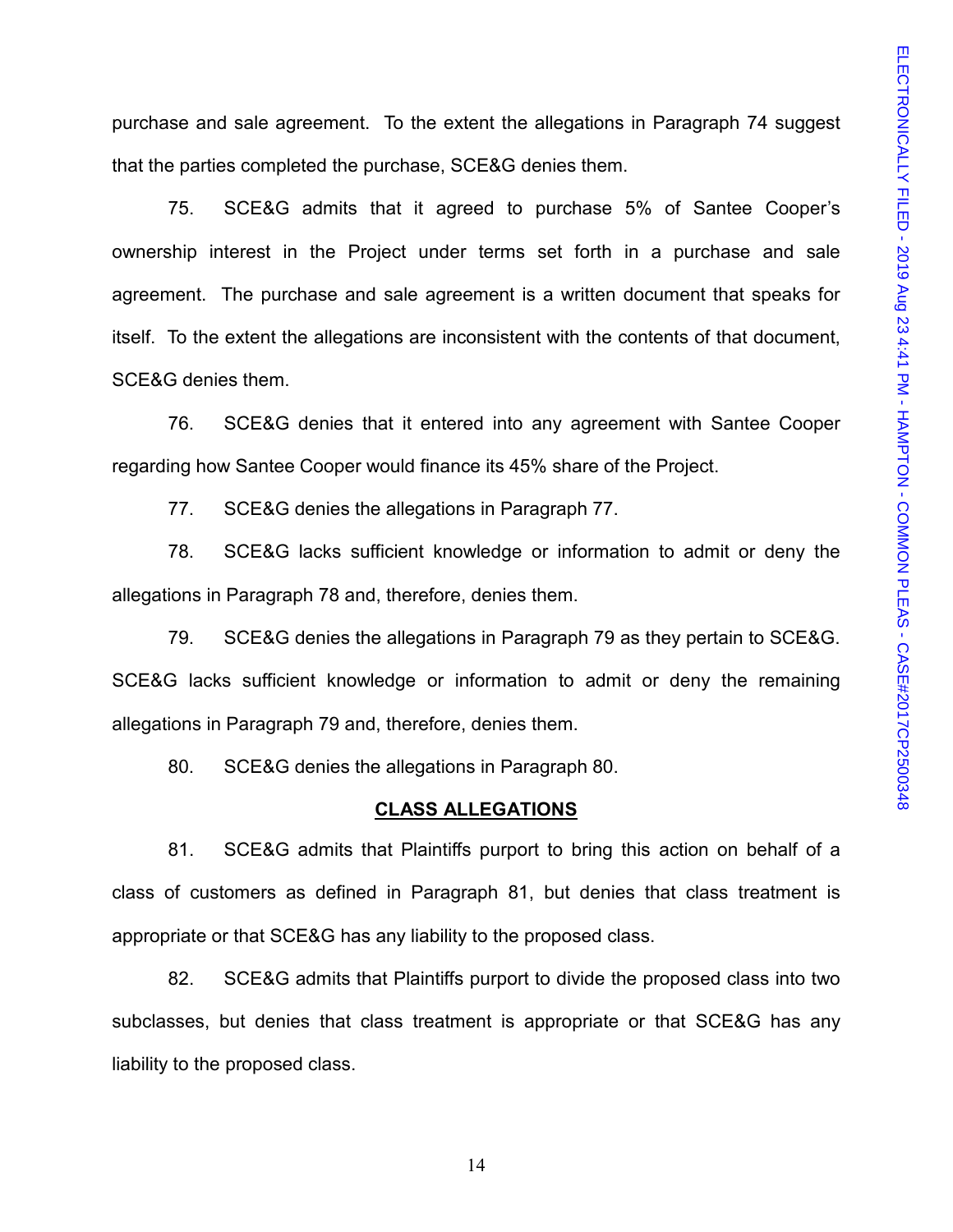83. SCE&G admits that Plaintiffs have excluded the individuals identified in Paragraph 83 from the proposed class.

- 84. SCE&G denies the allegations in Paragraph 84.
- 85. SCE&G denies the allegations in Paragraph 85.
- 86. SCE&G denies the allegations in Paragraph 86.
- 87. SCE&G denies the allegations in Paragraph 87.
- 88. SCE&G denies the allegations in Paragraph 88.
- 89. SCE&G denies the allegations in Paragraph 89.
- 90. SCE&G denies the allegations in Paragraph 90.
- 91. SCE&G denies the allegations in Paragraph 91.
- 92. SCE&G denies the allegations in Paragraph 92.
- 93. SCE&G denies the allegations in Paragraph 93.
- 94. SCE&G denies the allegations in Paragraph 94 as they pertain to SCE&G.
- 95. SCE&G denies the allegations in Paragraph 95.
- 96. SCE&G denies the allegations in Paragraph 96 as they pertain to SCE&G.

## **FOR A FIRST CAUSE OF ACTION**

## **Declaratory Judgement—Statutorily Unauthorized Rate Imposition On Behalf of the Class Against Santee Cooper**

97. SCE&G incorporates its responses to Paragraphs 1-96 by reference as if fully set forth herein.

98. Paragraph 98 does not require a response because this cause of action has not been asserted against SCE&G. To the extent a response is required, SCE&G denies the allegations.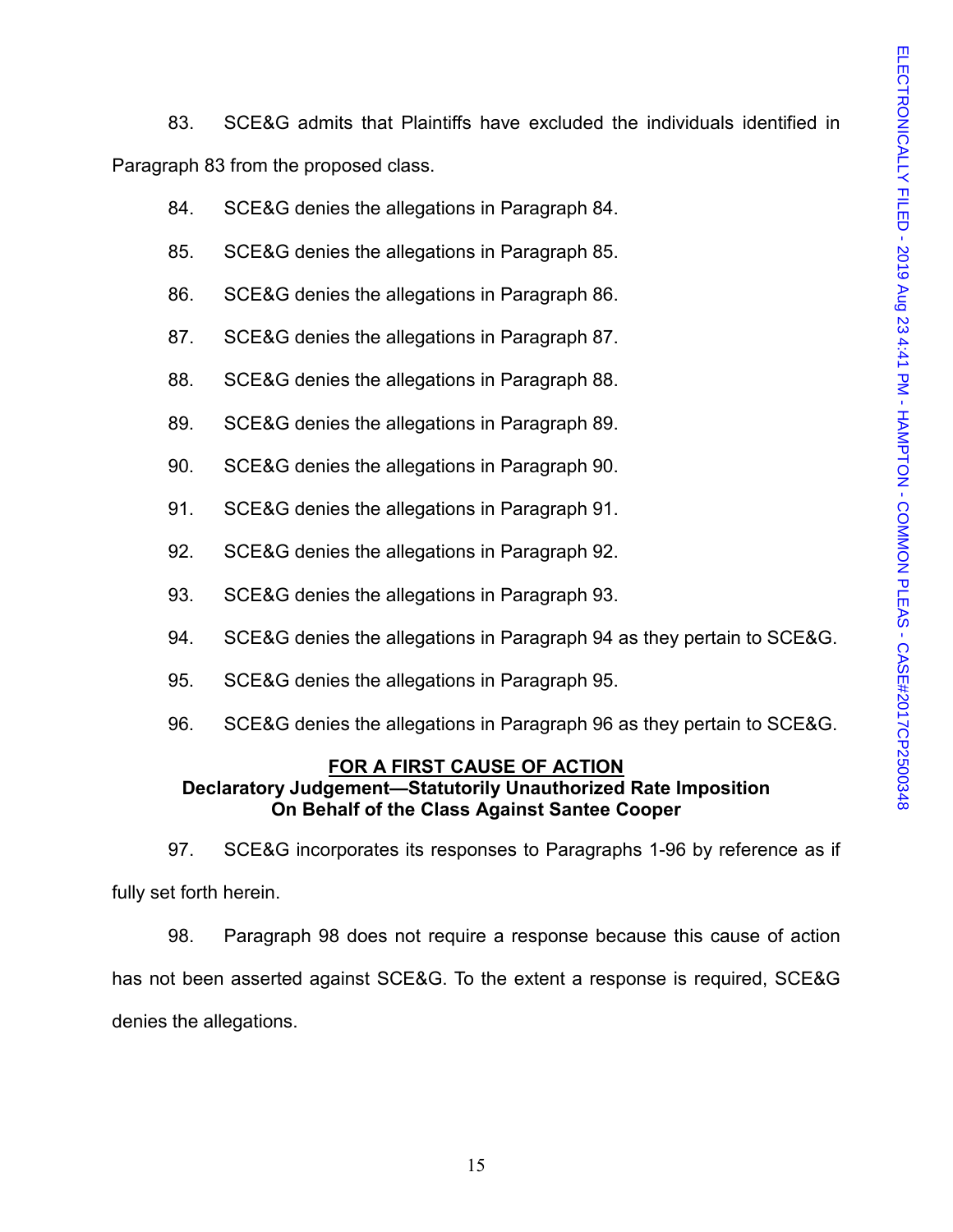99. Paragraph 99 does not require a response because this cause of action has not been asserted against SCE&G. To the extent a response is required, SCE&G denies the allegations.

100. Paragraph 100 does not require a response because this cause of action has not been asserted against SCE&G. To the extent a response is required, SCE&G denies the allegations.

#### **FOR A SECOND CAUSE OF ACTION Breach of Statutory Duties On Behalf of the Class Against the Santee Cooper Board**

101. SCE&G incorporates its responses to Paragraphs 1-100 by reference as if fully set forth herein.

102. Paragraph 102 does not require a response because this cause of action has not been asserted against SCE&G. To the extent a response is required, SCE&G denies the allegations.

103. Paragraph 103 does not require a response because this cause of action has not been asserted against SCE&G. To the extent a response is required, SCE&G denies the allegations.

104. Paragraph 104 does not require a response because this cause of action has not been asserted against SCE&G. To the extent a response is required, SCE&G denies the allegations.

105. Paragraph 105 does not require a response because this cause of action has not been asserted against SCE&G. To the extent a response is required, SCE&G denies the allegations.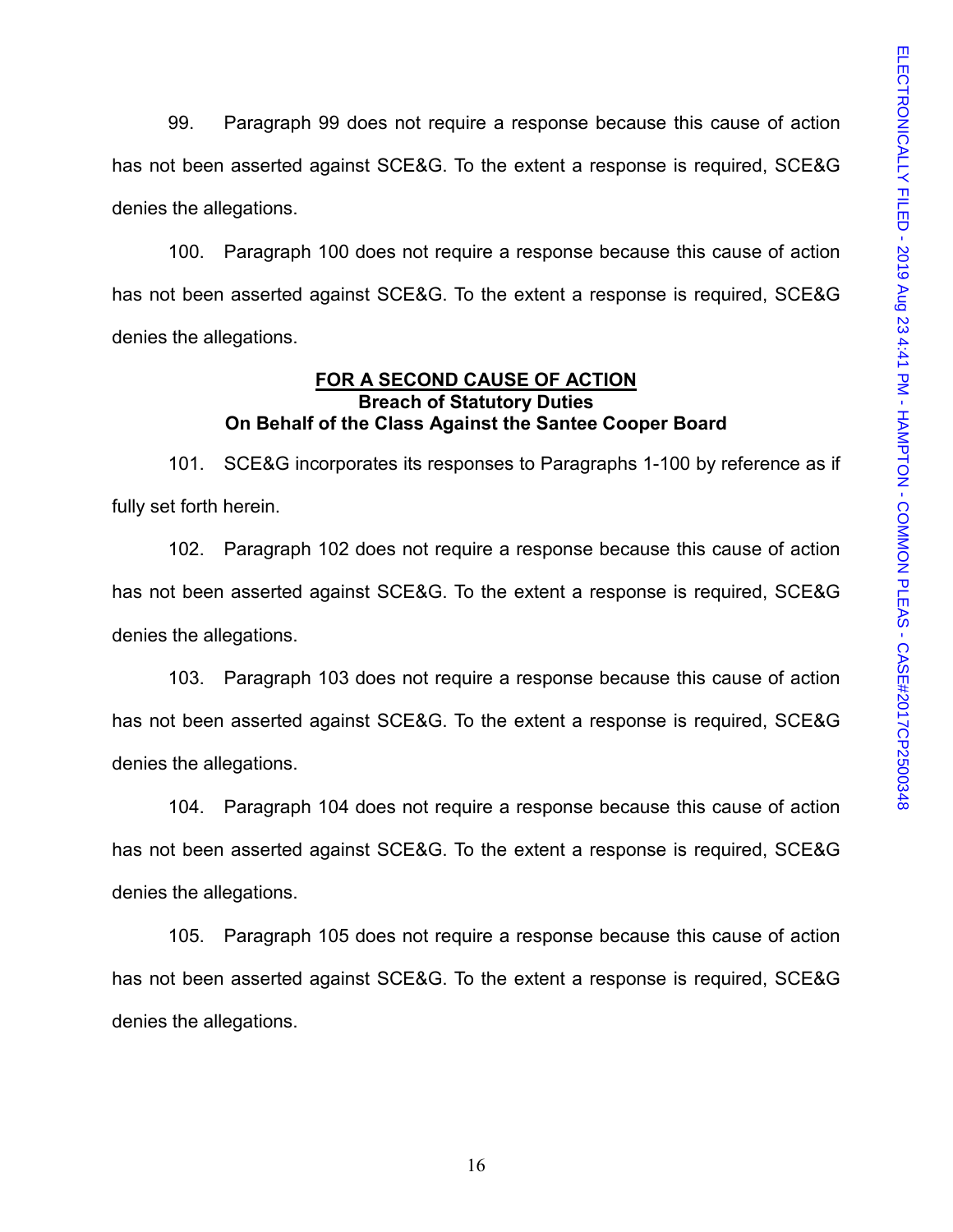106. Paragraph 106 does not require a response because this cause of action has not been asserted against SCE&G. To the extent a response is required, SCE&G denies the allegations.

107. Paragraph 107 does not require a response because this cause of action has not been asserted against SCE&G. To the extent a response is required, SCE&G denies the allegations.

#### **FOR A THIRD CAUSE OF ACTION Breach of Fiduciary Duties On Behalf of the Direct Subclass Against the Santee Cooper Board**

108. SCE&G incorporates its responses to Paragraphs 1-107 by reference as if fully set forth herein.

109. Paragraph 109 does not require a response because this cause of action has not been asserted against SCE&G. To the extent a response is required, SCE&G denies the allegations.

110. Paragraph 110 does not require a response because this cause of action has not been asserted against SCE&G. To the extent a response is required, SCE&G denies the allegations.

111. Paragraph 111 does not require a response because this cause of action has not been asserted against SCE&G. To the extent a response is required, SCE&G denies the allegations.

112. Paragraph 112 does not require a response because this cause of action has not been asserted against SCE&G. To the extent a response is required, SCE&G denies the allegations.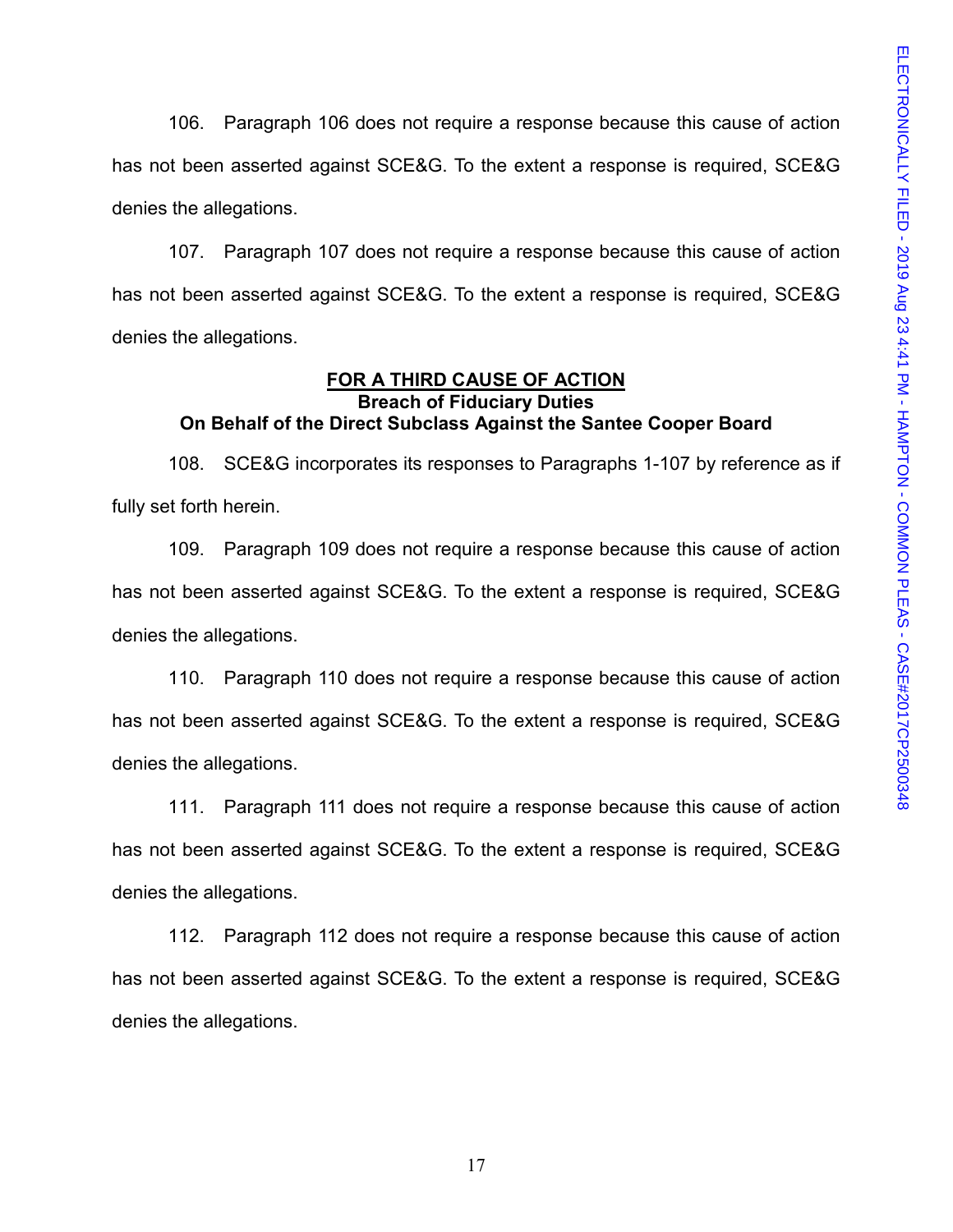113. Paragraph 113 does not require a response because this cause of action has not been asserted against SCE&G. To the extent a response is required, SCE&G denies the allegations.

114. Paragraph 114 does not require a response because this cause of action has not been asserted against SCE&G. To the extent a response is required, SCE&G denies the allegations.

115. Paragraph 115 does not require a response because this cause of action has not been asserted against SCE&G. To the extent a response is required, SCE&G denies the allegations.

## **FOR A FOURTH CAUSE OF ACTION Breach of Contract or Breach of Implied Contract On Behalf of the Direct Subclass Against Santee Cooper**

116. SCE&G incorporates its responses to Paragraphs 1-115 by reference as if fully set forth herein.

117. Paragraph 117 does not require a response because this cause of action has not been asserted against SCE&G. To the extent a response is required, SCE&G denies the allegations.

118. Paragraph 118 does not require a response because this cause of action has not been asserted against SCE&G. To the extent a response is required, SCE&G denies the allegations.

119. Paragraph 119 does not require a response because this cause of action has not been asserted against SCE&G. To the extent a response is required, SCE&G denies the allegations.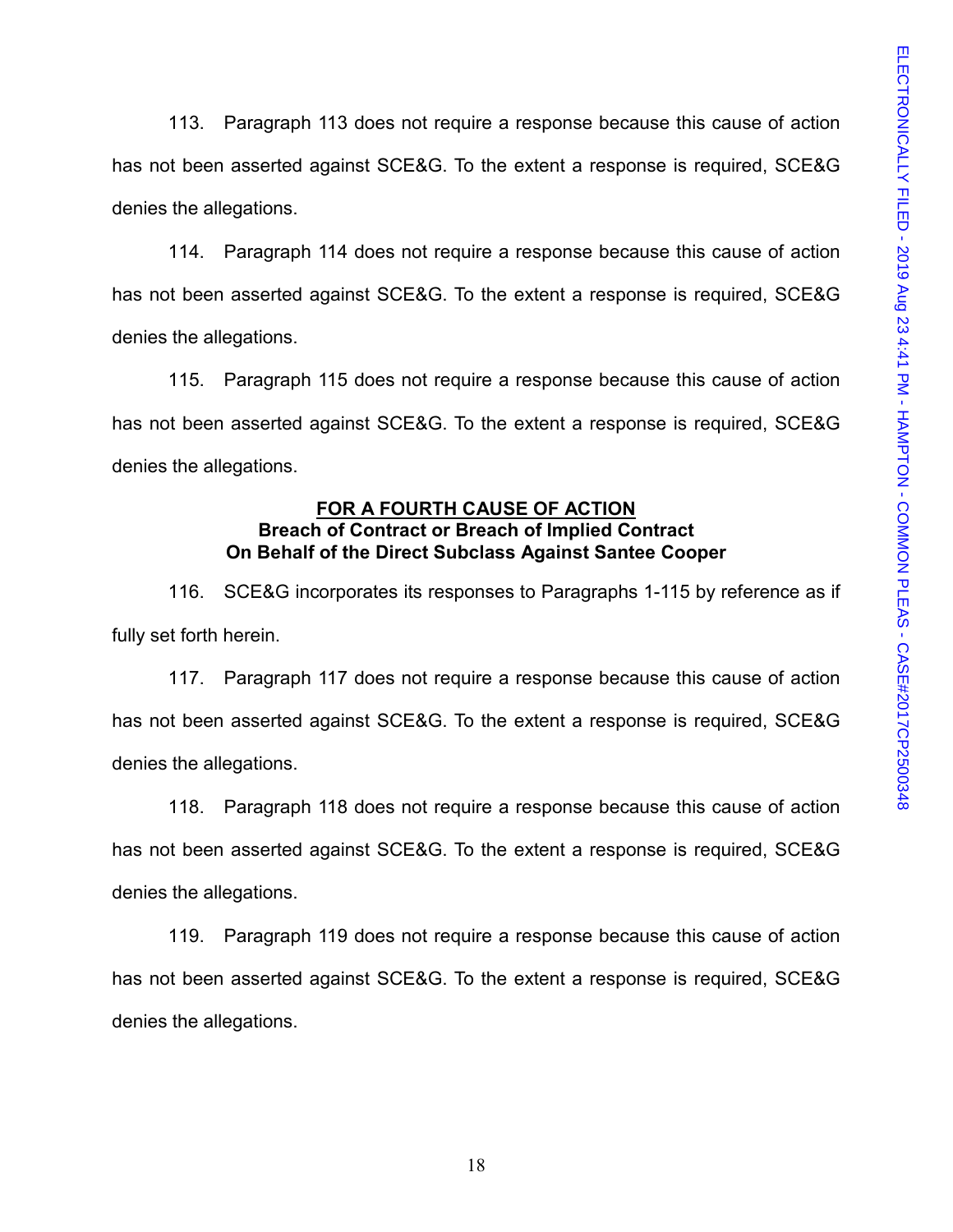120. Paragraph 120 does not require a response because this cause of action has not been asserted against SCE&G. To the extent a response is required, SCE&G denies the allegations.

121. Paragraph 121 does not require a response because this cause of action has not been asserted against SCE&G. To the extent a response is required, SCE&G denies the allegations.

122. Paragraph 122 does not require a response because this cause of action has not been asserted against SCE&G. To the extent a response is required, SCE&G denies the allegations.

#### **FOR A FIFTH CAUSE OF ACTION Unconstitutional Taking Under the South Carolina Constitution**

# **On Behalf of the Class Against Santee Cooper**

123. SCE&G incorporates its responses to Paragraphs 1-122 by reference as if fully set forth herein.

124. Paragraph 124 does not require a response because this cause of action has not been asserted against SCE&G. To the extent a response is required, SCE&G denies the allegations.

125. Paragraph 125 does not require a response because this cause of action has not been asserted against SCE&G. To the extent a response is required, SCE&G denies the allegations.

126. Paragraph 126 does not require a response because this cause of action has not been asserted against SCE&G. To the extent a response is required, SCE&G denies the allegations.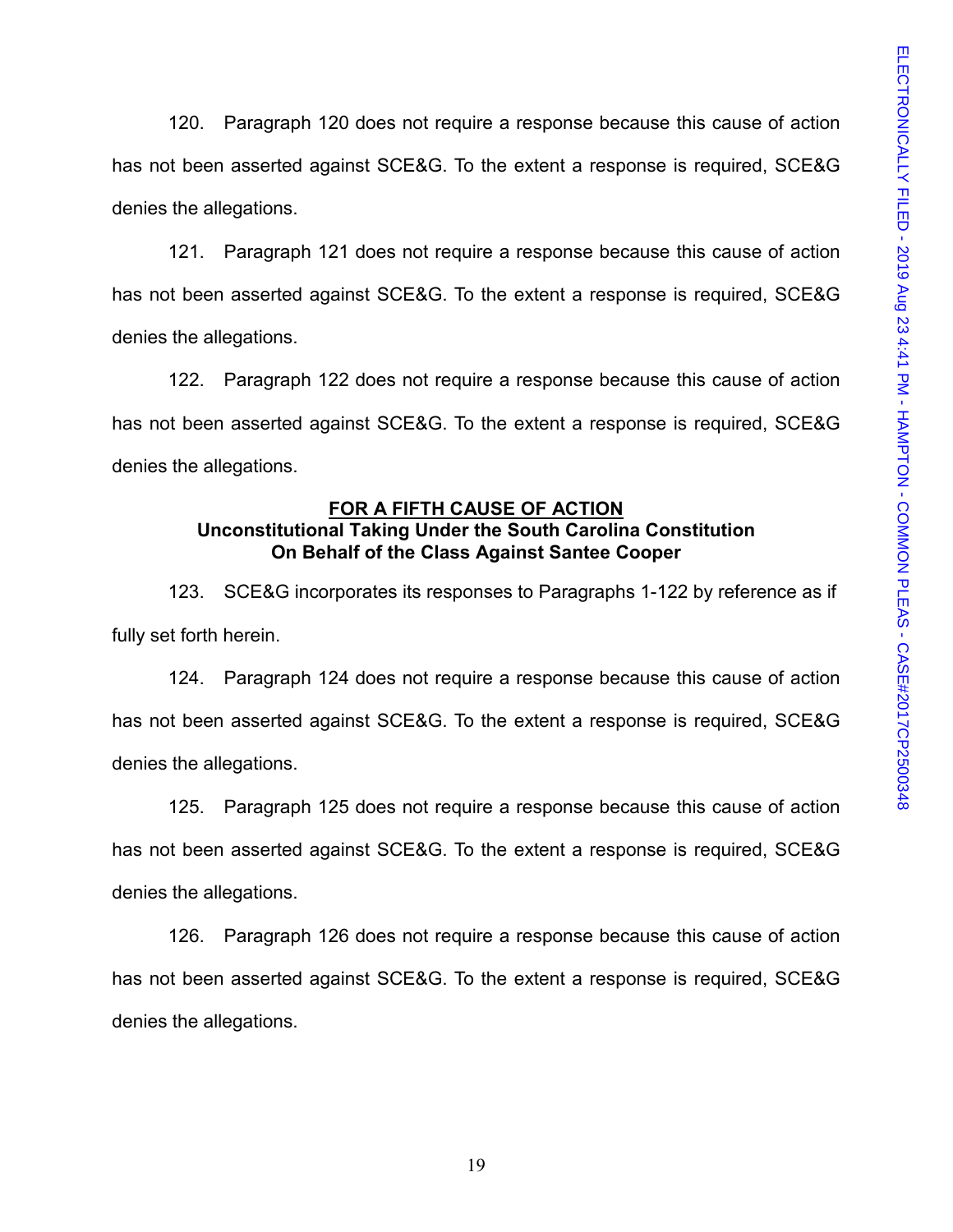127. Paragraph 127 does not require a response because this cause of action has not been asserted against SCE&G. To the extent a response is required, SCE&G denies the allegations.

128. Paragraph 128 does not require a response because this cause of action has not been asserted against SCE&G. To the extent a response is required, SCE&G denies the allegations.

129. Paragraph 129 does not require a response because this cause of action has not been asserted against SCE&G. To the extent a response is required, SCE&G denies the allegations.

130. Paragraph 130 does not require a response because this cause of action has not been asserted against SCE&G. To the extent a response is required, SCE&G denies the allegations.

## **FOR A SIXTH CAUSE OF ACTION**

## **Violation of Due Process Under the South Carolina Constitution On Behalf of the Direct Subclass Against Santee Cooper**

131. SCE&G incorporates its responses to Paragraphs 1-130 by reference as if fully set forth herein.

132. Paragraph 132 does not require a response because this cause of action has not been asserted against SCE&G. To the extent a response is required, SCE&G denies the allegations.

133. Paragraph 133 does not require a response because this cause of action has not been asserted against SCE&G. To the extent a response is required, SCE&G denies the allegations.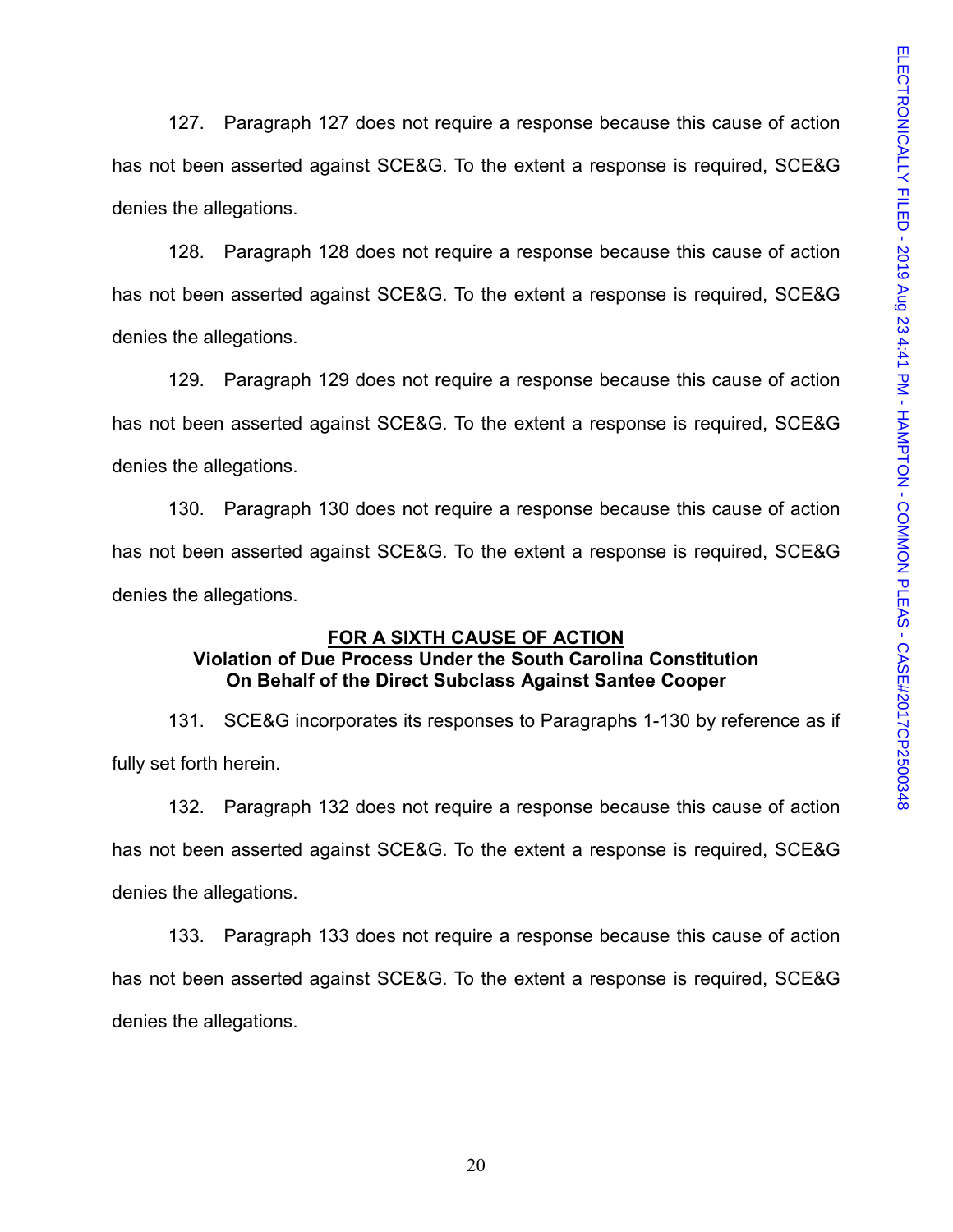134. Paragraph 134 does not require a response because this cause of action has not been asserted against SCE&G. To the extent a response is required, SCE&G denies the allegations.

135. Paragraph 135 does not require a response because this cause of action has not been asserted against SCE&G. To the extent a response is required, SCE&G denies the allegations.

136. Paragraph 136 does not require a response because this cause of action has not been asserted against SCE&G. To the extent a response is required, SCE&G denies the allegations.

#### **FOR A SEVENTH CAUSE OF ACTION**

## **Breach of Contract or Breach of Implied Contract On Behalf of the Cooperative Subclass Against Santee Cooper and Central**

137. SCE&G incorporates its responses to Paragraphs 1-136 by reference as if fully set forth herein.

138. Paragraph 138 does not require a response because this cause of action has not been asserted against SCE&G. To the extent a response is required, SCE&G denies the allegations.

139. Paragraph 139 does not require a response because this cause of action has not been asserted against SCE&G. To the extent a response is required, SCE&G denies the allegations.

140. Paragraph 140 does not require a response because this cause of action has not been asserted against SCE&G. To the extent a response is required, SCE&G denies the allegations.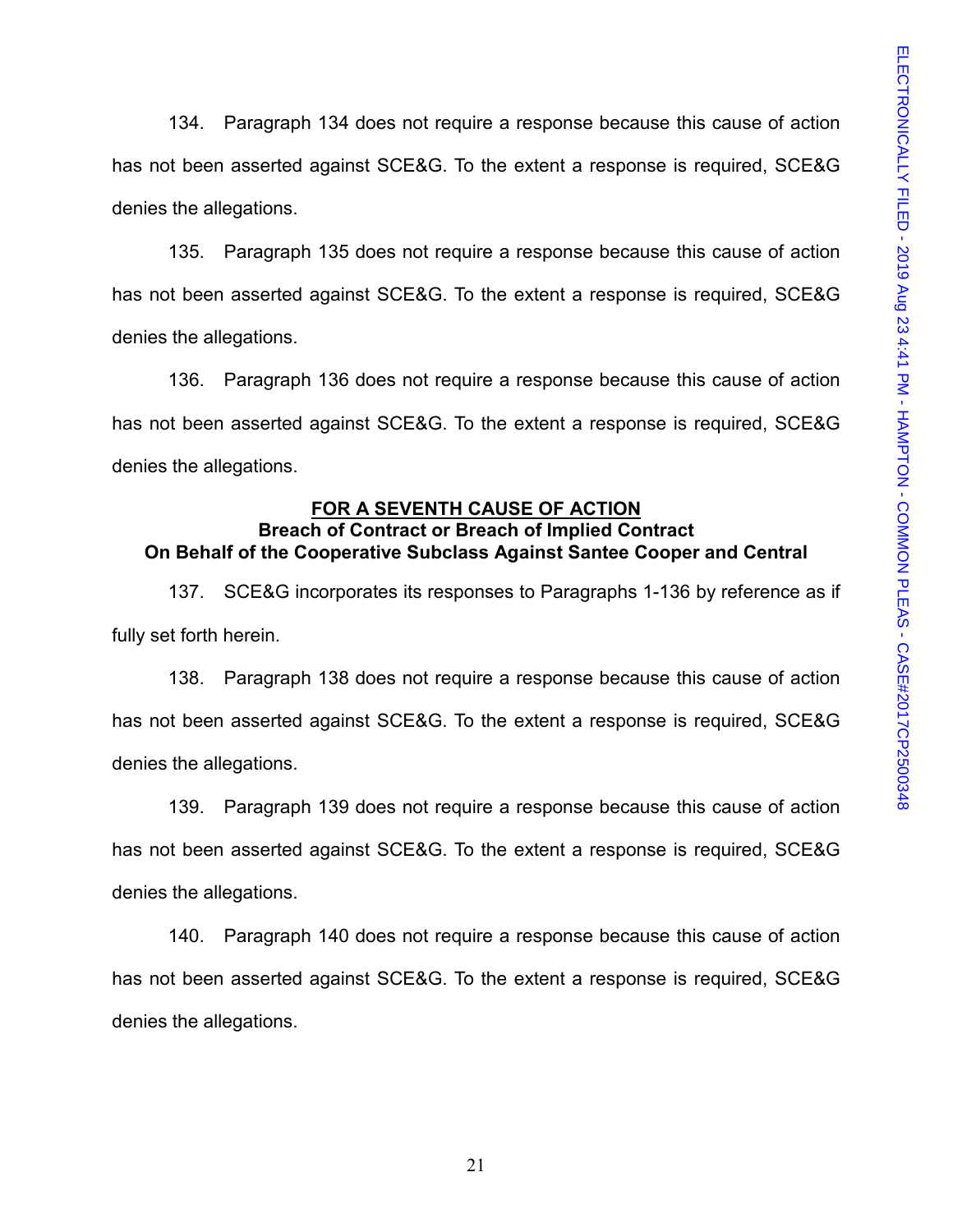141. Paragraph 141 does not require a response because this cause of action has not been asserted against SCE&G. To the extent a response is required, SCE&G denies the allegations.

142. Paragraph 142 does not require a response because this cause of action has not been asserted against SCE&G. To the extent a response is required, SCE&G denies the allegations.

143. Paragraph 143 does not require a response because this cause of action has not been asserted against SCE&G. To the extent a response is required, SCE&G denies the allegations.

## **FOR AN EIGHTH CAUSE OF ACTION Breach of Contract or Breach of Implied Contract On Behalf of the Palmetto Subclass Against Palmetto**

144. Paragraph 144 does not require a response because this cause of action has not been asserted against SCE&G. To the extent a response is required, SCE&G denies the allegations.

145. Paragraph 145 does not require a response because this cause of action has not been asserted against SCE&G. To the extent a response is required, SCE&G denies the allegations.

146. Paragraph 146 does not require a response because this cause of action has not been asserted against SCE&G. To the extent a response is required, SCE&G denies the allegations.

147. Paragraph 147 does not require a response because this cause of action has not been asserted against SCE&G. To the extent a response is required, SCE&G denies the allegations.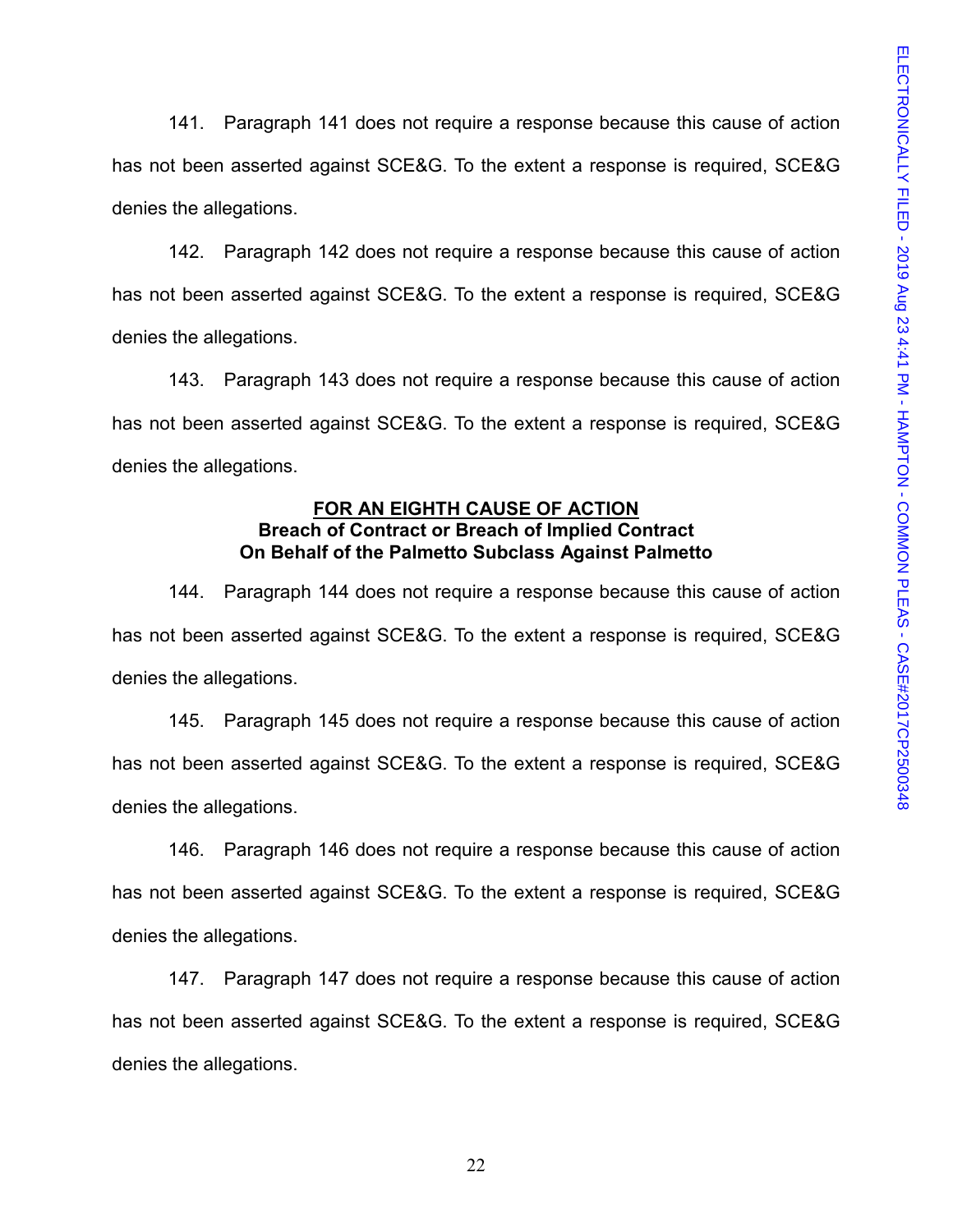148. Paragraph 148 does not require a response because this cause of action has not been asserted against SCE&G. To the extent a response is required, SCE&G denies the allegations.

149. Paragraph 149 does not require a response because this cause of action has not been asserted against SCE&G. To the extent a response is required, SCE&G denies the allegations.

#### **FOR A NINTH CAUSE OF ACTION Negligence and/or Gross Negligence On Behalf of the Class Against Santee Cooper**

150. SCE&G incorporates its responses to Paragraphs 1-149 by reference as if fully set forth herein.

151. SCE&G admits that Santee Cooper was a partner and owner of the Project and that one of the purposes of the Project was to benefit the owners' customers.

152. Paragraph 152 does not require a response because this cause of action has not been asserted against SCE&G. To the extent a response is required, SCE&G denies the allegations.

153. Paragraph 153 does not require a response because this cause of action has not been asserted against SCE&G. To the extent a response is required, SCE&G denies the allegations.

154. Paragraph 154 does not require a response because this cause of action has not been asserted against SCE&G. To the extent a response is required, SCE&G denies the allegations.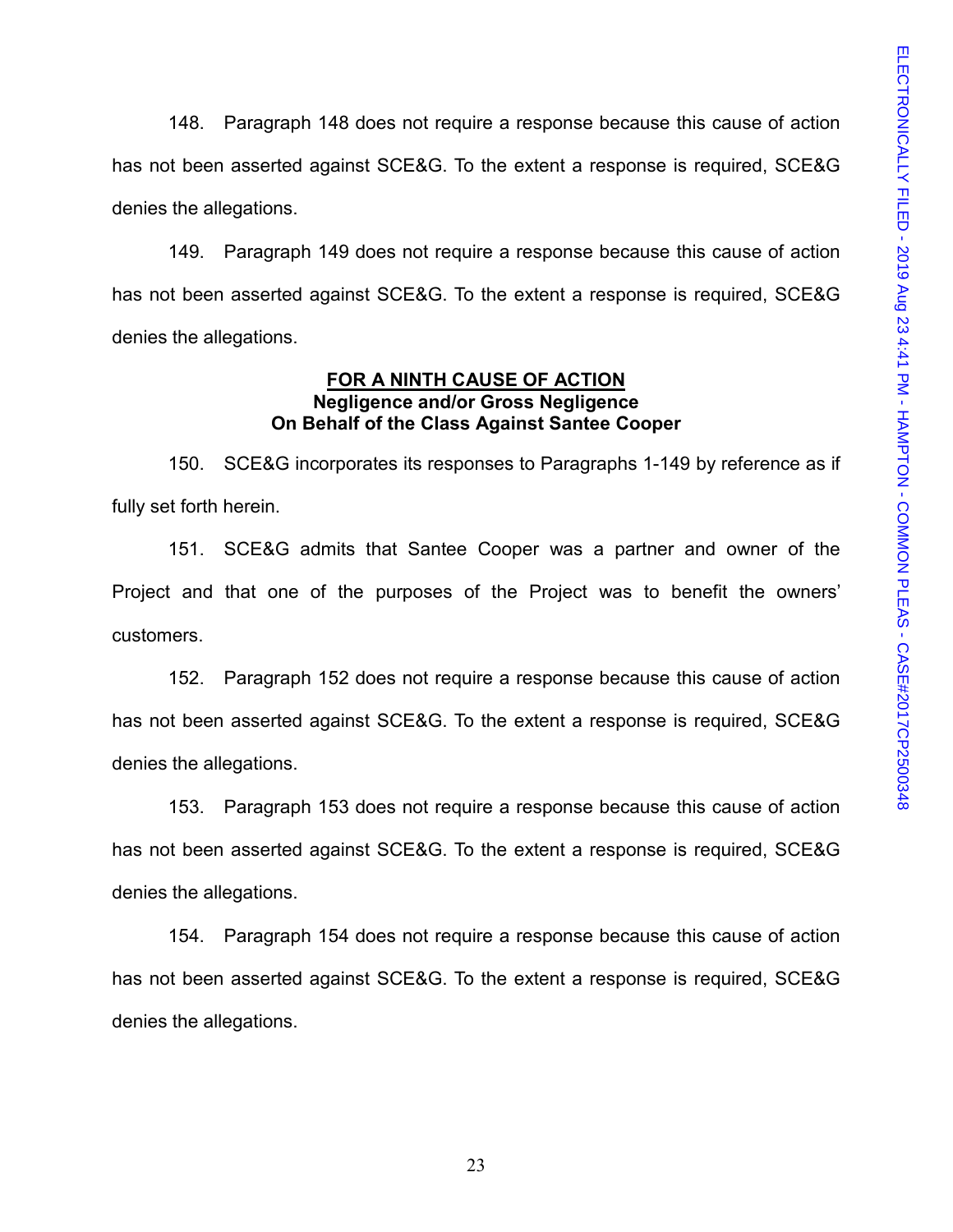155. Paragraph 155 does not require a response because this cause of action has not been asserted against SCE&G. To the extent a response is required, SCE&G denies the allegations.

156. Paragraph 156 does not require a response because this cause of action has not been asserted against SCE&G. To the extent a response is required, SCE&G denies the allegations.

#### **FOR A TENTH CAUSE OF ACTION Negligence and/or Gross Negligence On Behalf of the Cooperative Subclass Against Central**

157. SCE&G incorporates its responses to Paragraphs 1-156 by reference as if fully set forth herein.

158. Paragraph 158 does not require a response because this cause of action has not been asserted against SCE&G. To the extent a response is required, SCE&G denies the allegations.

159. Paragraph 159 does not require a response because this cause of action has not been asserted against SCE&G. To the extent a response is required, SCE&G denies the allegations.

160. Paragraph 160 does not require a response because this cause of action has not been asserted against SCE&G. To the extent a response is required, SCE&G denies the allegations.

161. Paragraph 161 does not require a response because this cause of action has not been asserted against SCE&G. To the extent a response is required, SCE&G denies the allegations.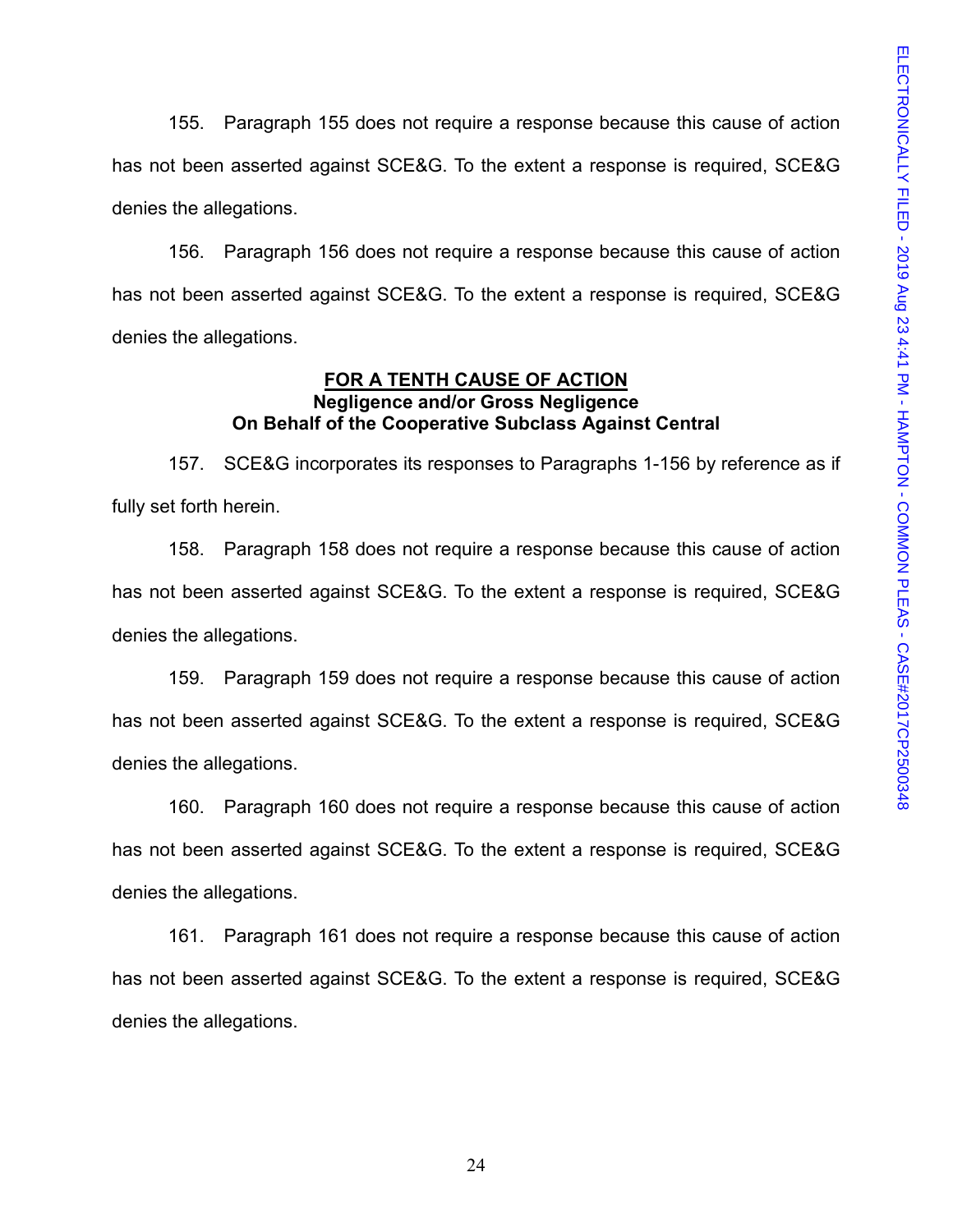162. Paragraph 162 does not require a response because this cause of action has not been asserted against SCE&G. To the extent a response is required, SCE&G denies the allegations.

163. Paragraph 163 does not require a response because this cause of action has not been asserted against SCE&G. To the extent a response is required, SCE&G denies the allegations.

#### **FOR AN ELEVENTH CAUSE OF ACTION Negligence and/or Gross Negligence On Behalf of the Palmetto Subclass Against Palmetto**

164. SCE&G incorporates its responses to Paragraphs 1-163 by reference as if fully set forth herein.

165. Paragraph 165 does not require a response because this cause of action has not been asserted against SCE&G. To the extent a response is required, SCE&G denies the allegations.

166. Paragraph 166 does not require a response because this cause of action has not been asserted against SCE&G. To the extent a response is required, SCE&G denies the allegations.

167. Paragraph 167 does not require a response because this cause of action has not been asserted against SCE&G. To the extent a response is required, SCE&G denies the allegations.

168. Paragraph 168 does not require a response because this cause of action has not been asserted against SCE&G. To the extent a response is required, SCE&G denies the allegations.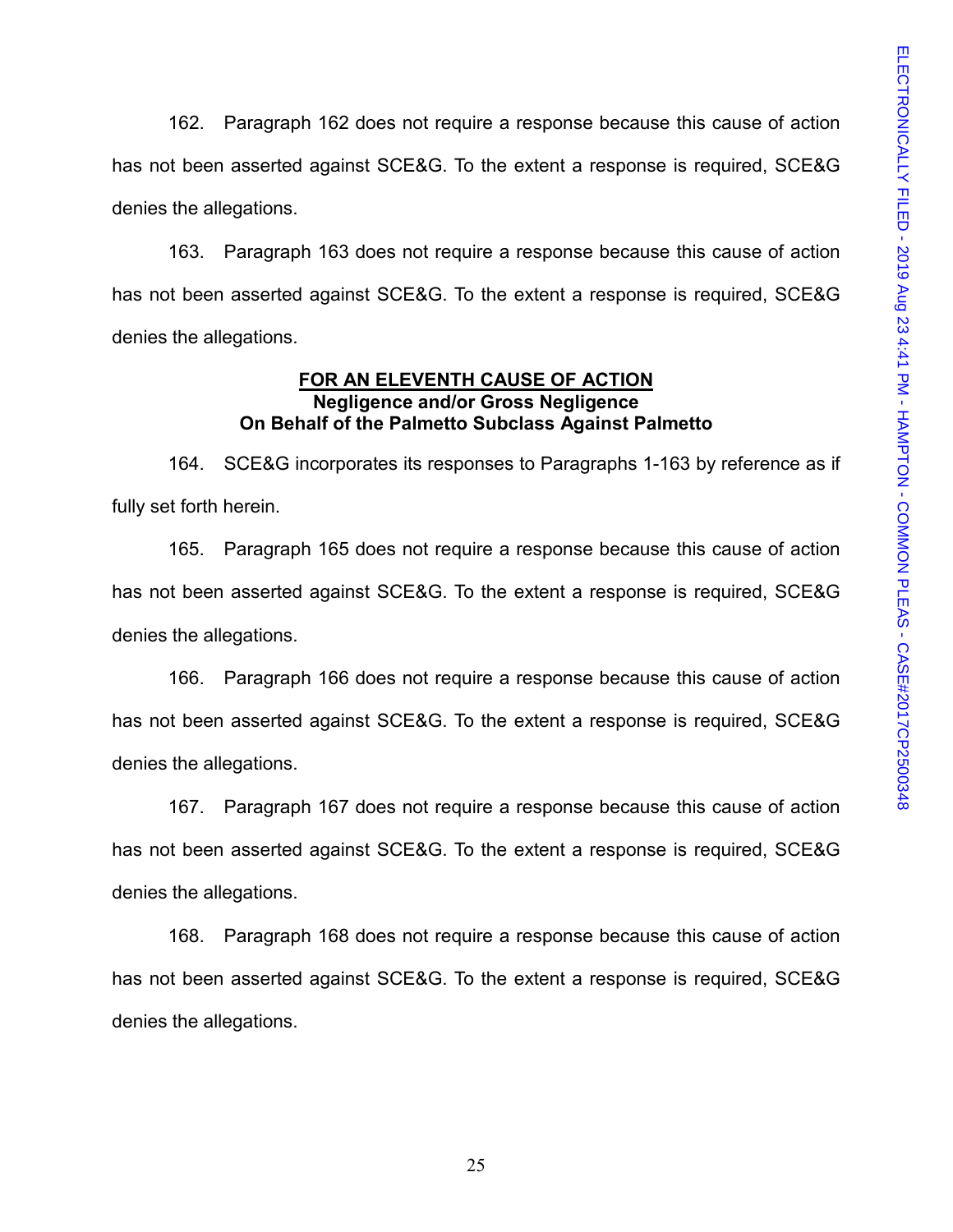169. Paragraph 169 does not require a response because this cause of action has not been asserted against SCE&G. To the extent a response is required, SCE&G denies the allegations.

170. Paragraph 170 does not require a response because this cause of action has not been asserted against SCE&G. To the extent a response is required, SCE&G denies the allegations.

## **FOR A TWELFTH CAUSE OF ACTION**

## **Negligence and/or Gross Negligence On Behalf of the Class Against SCANA, SCE&G, and SCANA Services**

171. SCE&G incorporates its responses to Paragraphs 1-170 by reference as if fully set forth herein.

172. Paragraph 172 calls for a legal conclusion to which no response is required. To the extent a response is required, SCE&G denies them.

173. SCE&G denies the allegations in Paragraph 173.

174. SCE&G denies the allegations in Paragraph 174.

175. SCE&G denies the allegations in Paragraph 175.

176. SCE&G denies the allegations in Paragraph 176.

#### **FOR A THIRTEENTH CAUSE OF ACTION** *Respondeat Superior* **On Behalf of the Class Against SCANA, SCE&G, and SCANA Services**

177. SCE&G incorporates its responses to Paragraphs 1-176 by reference as if fully set forth herein.

178. SCE&G admits that Marsh, Byrne, and Addison were employed by SCANA Services. SCE&G denies that all members of the NND team were employed by SCANA Services.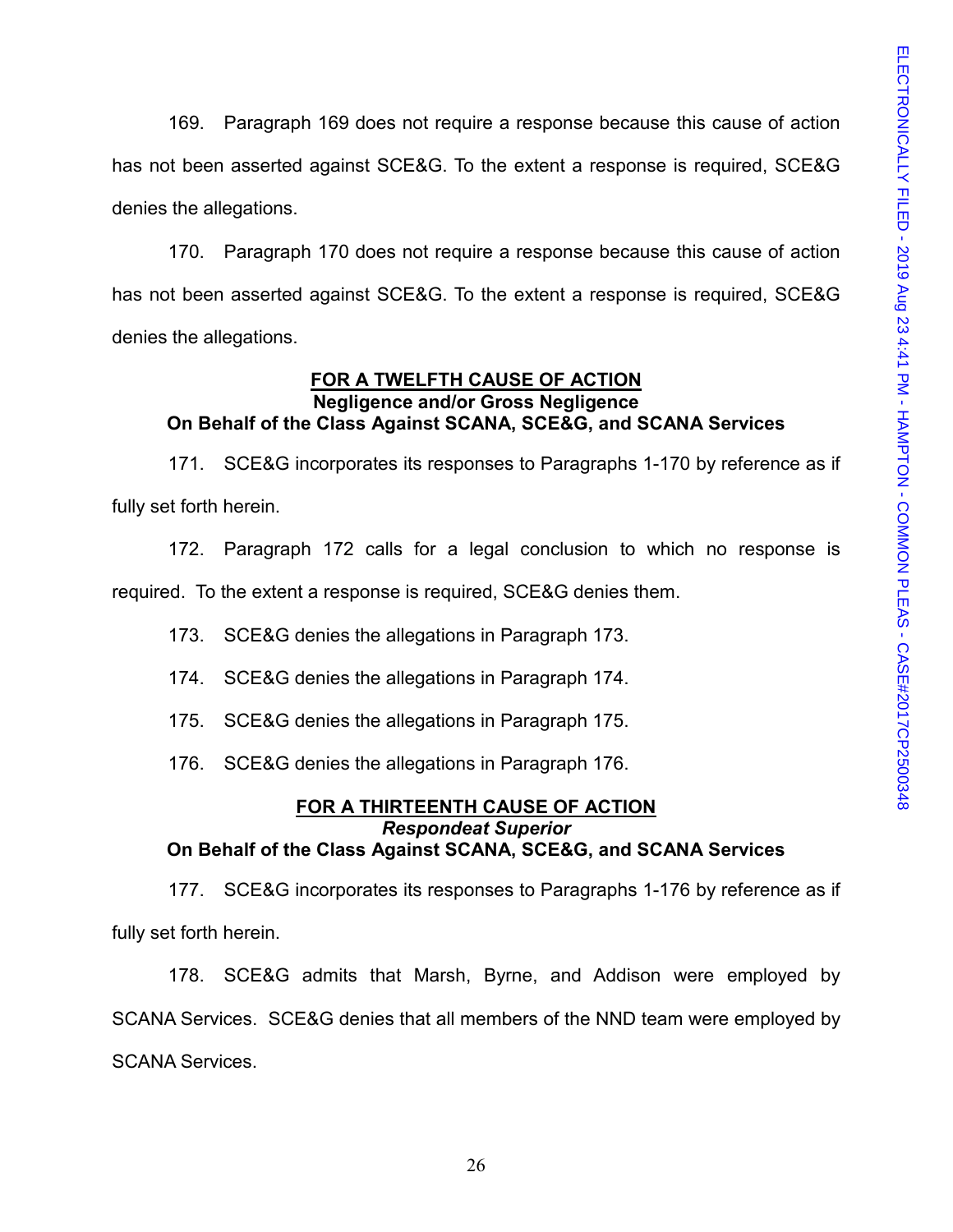179. SCE&G denies the allegations in Paragraph 179 to the extent they are inconsistent with the Design and Construction Agreement ("DCA") between SCE&G and Santee Cooper or with the EPC agreement. SCE&G admits that members of the NND team were among those responsible for carrying out SCE&G's obligations under the DCA and EPC agreement, but denies that Mr. Marsh, Mr. Byrne and Mr. Addison were categorically "responsible for oversight, quality control, quality assurance, and management of the Project."

180. In response to the allegations in Paragraph 180, SCE&G states that the term "public face" is vague and ambiguous and does not allege a verifiable fact that may be admitted or denied. Accordingly, SCE&G is unable to admit or deny the allegations in Paragraph 180.

181. SCE&G denies the allegations in Paragraph 181.

182. Paragraph 182 calls for a legal conclusion to which no response is required. To the extent a response is required, SCE&G admits the allegations in Paragraph 182.

183. Paragraph 183 calls for a legal conclusion to which no response is required. To the extent a response is required, SCE&G denies the allegations in Paragraph 183.

184. SCE&G denies the allegations in Paragraph 184.

185. SCE&G denies the allegations in Paragraph 185.

#### **FOR A FOURTEENTH CAUSE OF ACTION Unjust Enrichment / Money Had and Received On Behalf of the Class Against Defendants**

186. SCE&G incorporates its responses to Paragraphs 1-185 by reference as if fully set forth herein.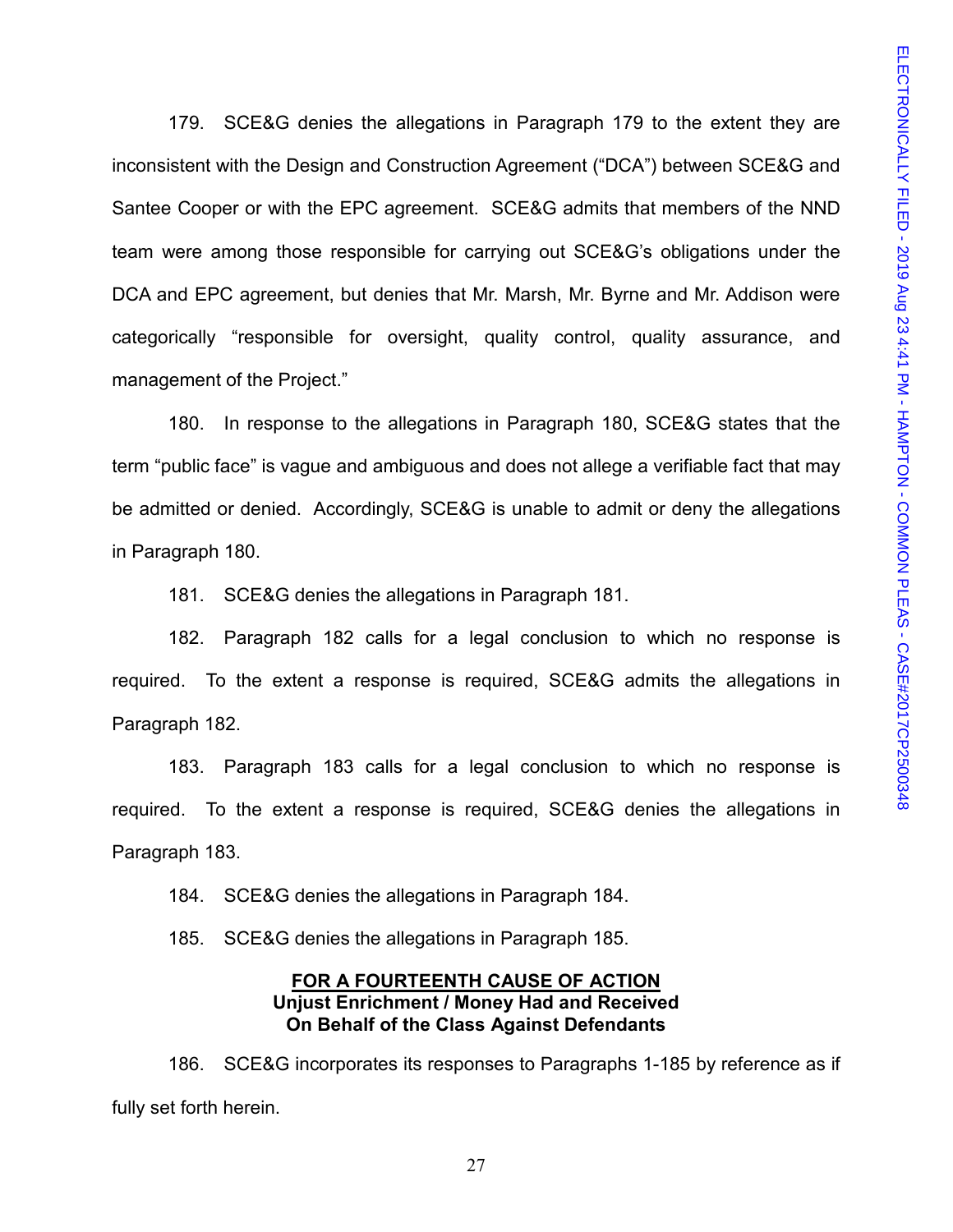187. SCE&G denies the allegations in Paragraph 187 as they pertain to SCE&G.

188. SCE&G denies the allegations in Paragraph 188 as they pertain to SCE&G.

189. SCE&G denies the allegations in Paragraph 189.

190. SCE&G denies the allegations in Paragraph 190.

#### **FOR A FIFTEENTH CAUSE OF ACTION Constructive Trust On Behalf of the Class Against Defendants**

191. SCE&G incorporates its responses to Paragraphs 1-190 by reference as if fully set forth herein.

192. SCE&G denies the allegations in Paragraph 192 as they pertain to SCE&G.

193. SCE&G denies the allegations in Paragraph 193 as they pertain to SCE&G.

194. SCE&G denies the allegations in Paragraph 194 as they pertain to SCE&G.

195. SCE&G denies the allegations in Paragraph 195 as they pertain to SCE&G.

196. SCE&G denies the allegations in Paragraph 196 as they pertain to SCE&G.

197. SCE&G denies the allegations in Paragraph 197 as they pertain to SCE&G.

198. SCE&G denies the allegations in Paragraph 198 as they pertain to SCE&G.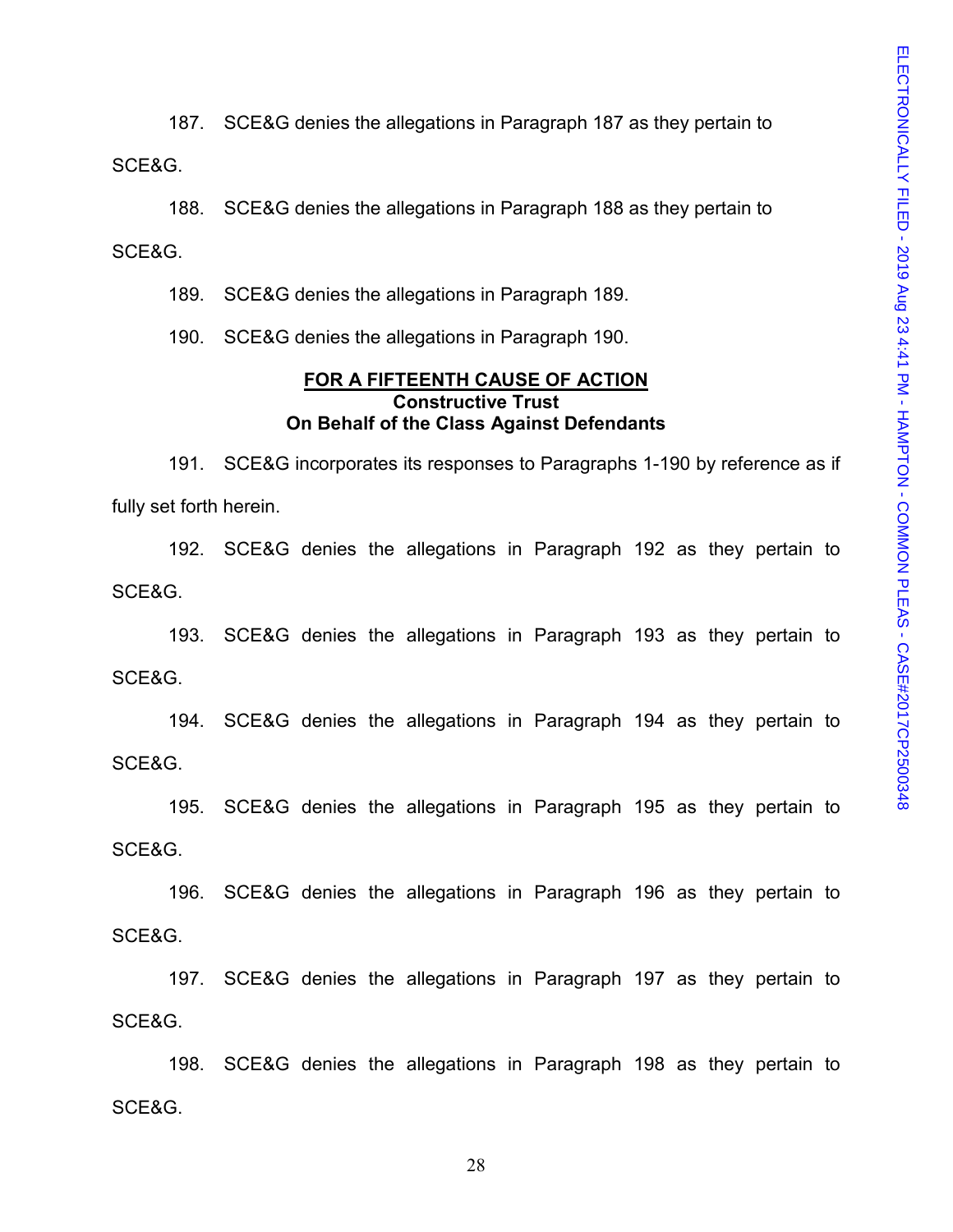199. SCE&G denies the allegations in Paragraph 199 as they pertain to SCE&G.

200. SCE&G denies the allegations in Paragraph 200 as they pertain to SCE&G.

201. SCE&G denies the allegations in Paragraph 201 as they pertain to SCE&G.

202. SCE&G denies the allegations in Paragraph 202 as they pertain to SCE&G.

203. SCE&G denies the allegations in Paragraph 203 as they pertain to SCE&G.

#### **FOR A SIXTEENTH CAUSE OF ACTION Equity On Behalf of the Class Against Defendants**

204. SCE&G incorporates its responses to Paragraphs 1-203 by reference as if fully set forth herein.

205. SCE&G admits that Paragraph 205 purports to quote a portion of the South Carolina Court of Appeals' opinion in *Ex Parte Dibble*, 279 S.C. 592, 595-96, 310 S.E.2d 440, 442 (Ct. App. 1983), which is a written document that speaks for itself. To the extent the allegations misquote or mischaracterize that opinion, SCE&G denies them.

206. SCE&G denies the allegations in Paragraph 206.

207. SCE&G denies the allegations in Paragraph 207.

#### **JURY TRIAL DEMANDED AND PRAYER FOR RELIEF**

208. SCE&G denies that Plaintiffs are entitled to any of the relief requested.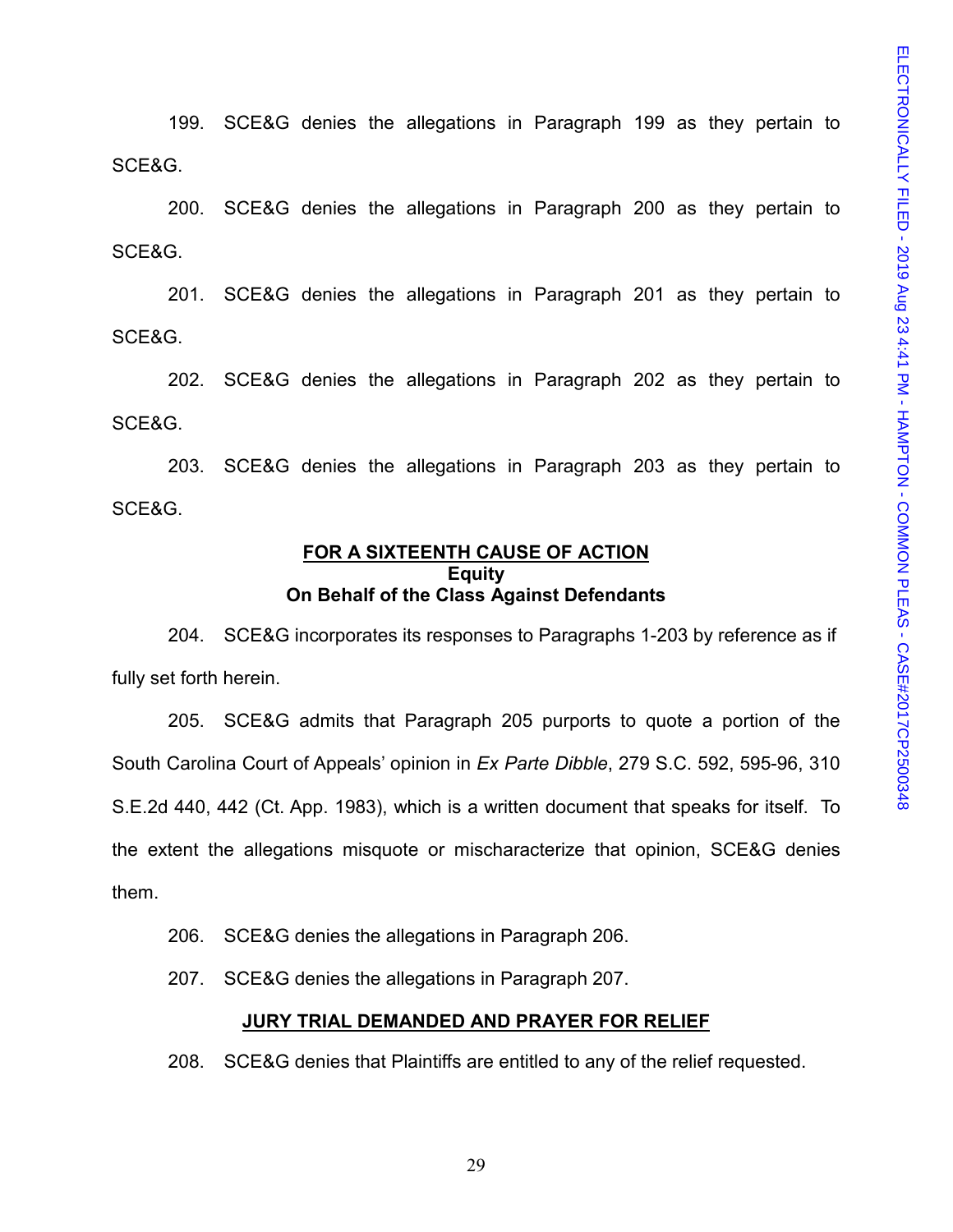## **FOR A SECOND DEFENSE**

(Lack of Venue)

209. Venue is not proper in Hampton County, South Carolina pursuant to Rule 12(b)(3), SCRCP.

#### **FOR A THIRD DEFENSE**

(Class Action Not Proper)

210. This action should not proceed as a Class Action pursuant to Rule 23,

SCRCP, because the requisite elements are not met.

## **FOR A FOURTH DEFENSE**

(Lack of Standing)

211. Plaintiffs lack standing to pursue any of their claims.

## **FOR A FIFTH DEFENSE**

(Equitable Defenses)

212. Plaintiffs' claims are barred by any and all equitable defenses available to

SCE&G, including but not limited to the doctrines of laches, waiver, and/or estoppel.

## **FOR A SIXTH DEFENSE**

(Acts of Third Parties)

213. Plaintiffs' cause of action for negligence should be dismissed in whole or

in part because Plaintiffs' damages were proximately caused by intervening and

superseding events and acts of third parties, for which Defendants are not responsible.

## **FOR A SEVENTH DEFENSE**

(Lack of Foreseeability)

214. Plaintiffs' cause of action for negligence should be dismissed because Plaintiffs' damages were caused by unforeseeable acts and events, for which SCE&G is not responsible.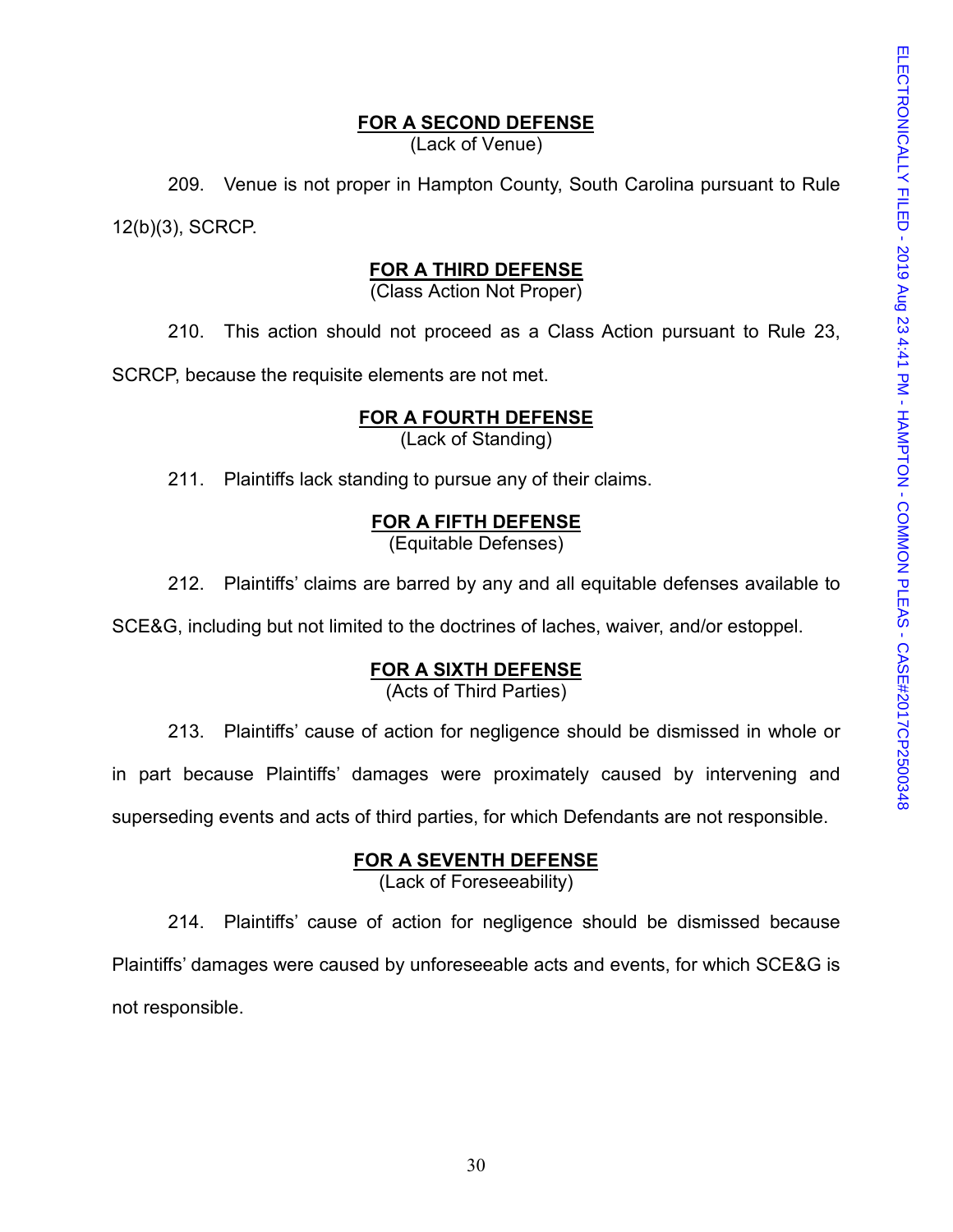## **FOR A EIGHTH DEFENSE**

(Punitive Damages Prohibited)

215. Plaintiffs' claims for punitive damages are prohibited by the Fifth, Sixth, Eighth, and Fourteenth Amendments of the United States Constitution and Article I, Section 3 of the South Carolina Constitution.

## **FOR AN NINTH DEFENSE**

(Arbitration)

216. To the extent Plaintiffs' claims rely on or in any way relate to the terms of SCE&G's relationship with Santee Cooper, those claims can be pursued only pursuant to the mandatory arbitration clause contained in the DCA between SCE&G and Santee Cooper.

# **FOR A TENTH DEFENSE**

(Other Potential Defenses)

217. SCE&G intends to rely on any and all other available defenses as may be developed through discovery and the evidence.

Respectfully Submitted,

*s/ Steven J. Pugh* Steven J. Pugh (SC Bar #14341) Jasmine D. Wyman (SC Bar #101898) RICHARDSON PLOWDEN & ROBINSON, P.A. 1900 Barnwell Street (29201) Post Office Drawer 7788 Columbia, South Carolina 29202 803-771-4400 [spugh@richardsonplowden.com](mailto:spugh@richardsonplowden.com) [jwyman@richardsonplowden.com](mailto:jwyman@richardsonplowden.com)

and